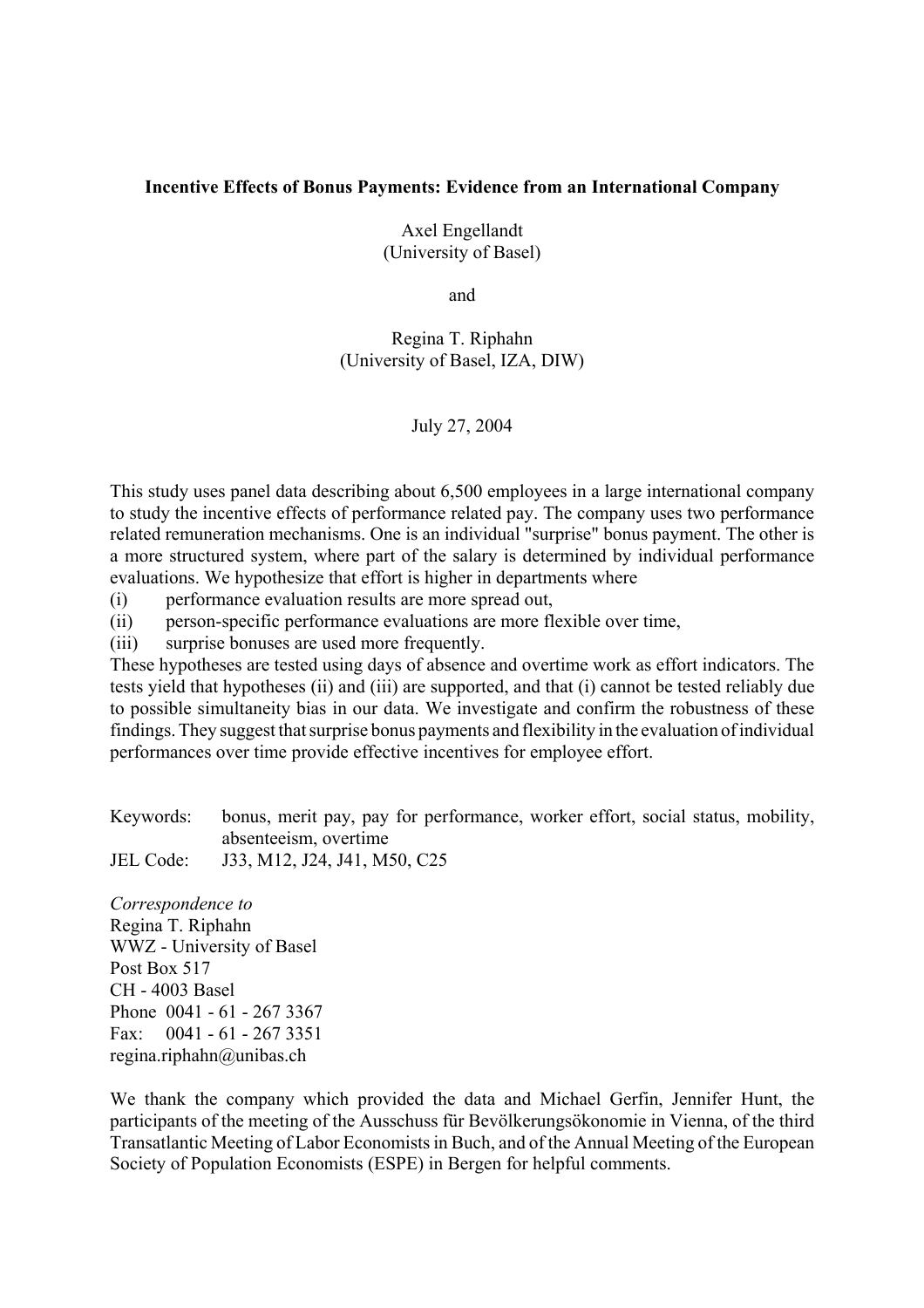#### **1. Introduction**

Does performance-related pay help to increase worker effort? Most economists and managers believe so. Yet the empirical evidence remains amazingly sparse even years after Prendergast (1999) pointed out that there has been little empirical assessment of incentive provisions for workers. This is surprising given the increasing reliance of employers on merit pay.

To address this gap in the literature we apply panel data from a large international company and investigate whether workers provide more effort when it pays. Most of the available evidence in the labor economics literature looks at aggregate outcomes only, comparing e.g. the performance of companies and entire industries with different human resource practices.<sup>1</sup> On the other hand, psychological studies investigate work attitudes and job satisfaction as opposed to objective measures of effort and performance.2

These two literatures reach different conclusions. While the studies applying aggregate data to estimate company and industry production functions (e.g. Groves et al. 1994, or Jones and Kato 1995) yield that bonus payments are correlated with higher output and productivity, analyses which rely on employee surveys are not as optimistic. Taylor and Pierce (1999) conclude "The appraisal/merit component (...) clearly had deleterious effects on staff members' organizational commitment and attitudes towards supervision, particularly among high

<sup>&</sup>lt;sup>1</sup> Examples are Groves et al. (1994) investigating the productivity consequences of managerial autonomy in Chinese industries, Jones and Kato (1995) measuring productivity effects of employee stockownership and bonuses for Japanese firms, Lee and Rhee (1996) estimating similar models with South Korean time series on 8 industries, and Morton (1998) who applied quarterly industry data from Taiwan. Cable and Wilson (1989, 1990) provide evidence on productivity enhancing effects of profit-sharing in the United Kingdom and Germany. For further sources see Kahn and Sherer (1990) and Prendergast (1999).

 $2^2$  Taylor and Pierce (1999) evaluate the consequences of introducing a performance management system in a small government organization in New Zealand on employee attitudes. Similarly, Marsden and Richardson (1994) and Marsden et al. (2001) evaluate the effect of merit pay on employee motivation in the United Kingdom. Armstrong-Stassen et al. (1993) use survey data on 121 individuals to investigate the determinants of employee attitudes to profit sharing. They find that prior company commitment and the perception of a connection between performance and payout are important.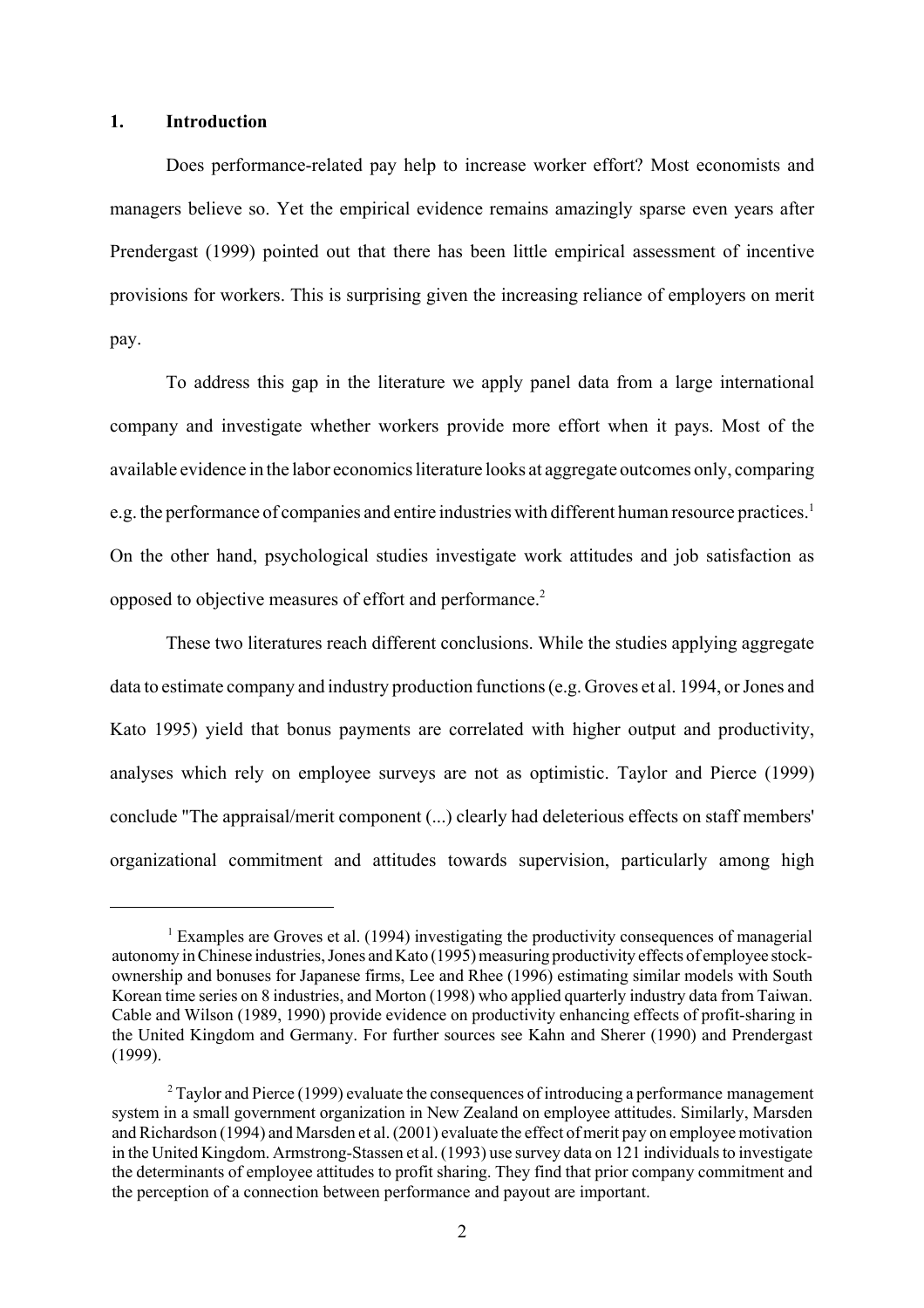performing employees." They report that the bonus system lead to a perception of unfairness and cite studies with similar outcomes. Marsden and Richardson (1994) describe a performance-pay system with demoralizing effects deriving from perceived unfairness and favoritism of supervisors.

Prendergast (1999, p.56) concludes his survey on the provision of incentives in firms: "All in all, the available empirical evidence on contracts does not yet provide a ringing endorsement of the theory." He points to several shortcomings of available studies, among them the weakness of tests, the lack of reliable personnel data, empirical identification and selection problems, and the focus on workers with easily observable outputs. We attempt to overcome these limitations.

Our empirical tests are based on panel data describing about 6,500 employees of a large international company. Among these employees are production workers, researchers, administrators, and managers. We analyze objective outcomes using individual-level data. To identify the effect of performance pay on behavior, we compare workers across company departments and over time. Departments differ in the intensity with which the performance pay system is applied: While in some departments performance evaluations fully use the available spectrum of evaluation outcomes, others differentiate to a lesser degree. The validity of this identification strategy hinges on the exogeneity of worker assignment to departments, which we discuss and examine below.

This identification strategy, which is based on a comparison within a given firm, is most similar to the one used by Kahn and Sherer (1990). They applied panel data describing a firm's 92 managers and find that managers with a high bonus impact of performance work harder. However, since this result does not hold with respect to merit pay, the authors conclude that only bonus differences affect subsequent performance.

Using absenteeism and overtime work as indicators of worker effort we investigate the role of performance pay for richer and more recent data. The longitudinal nature of the data

3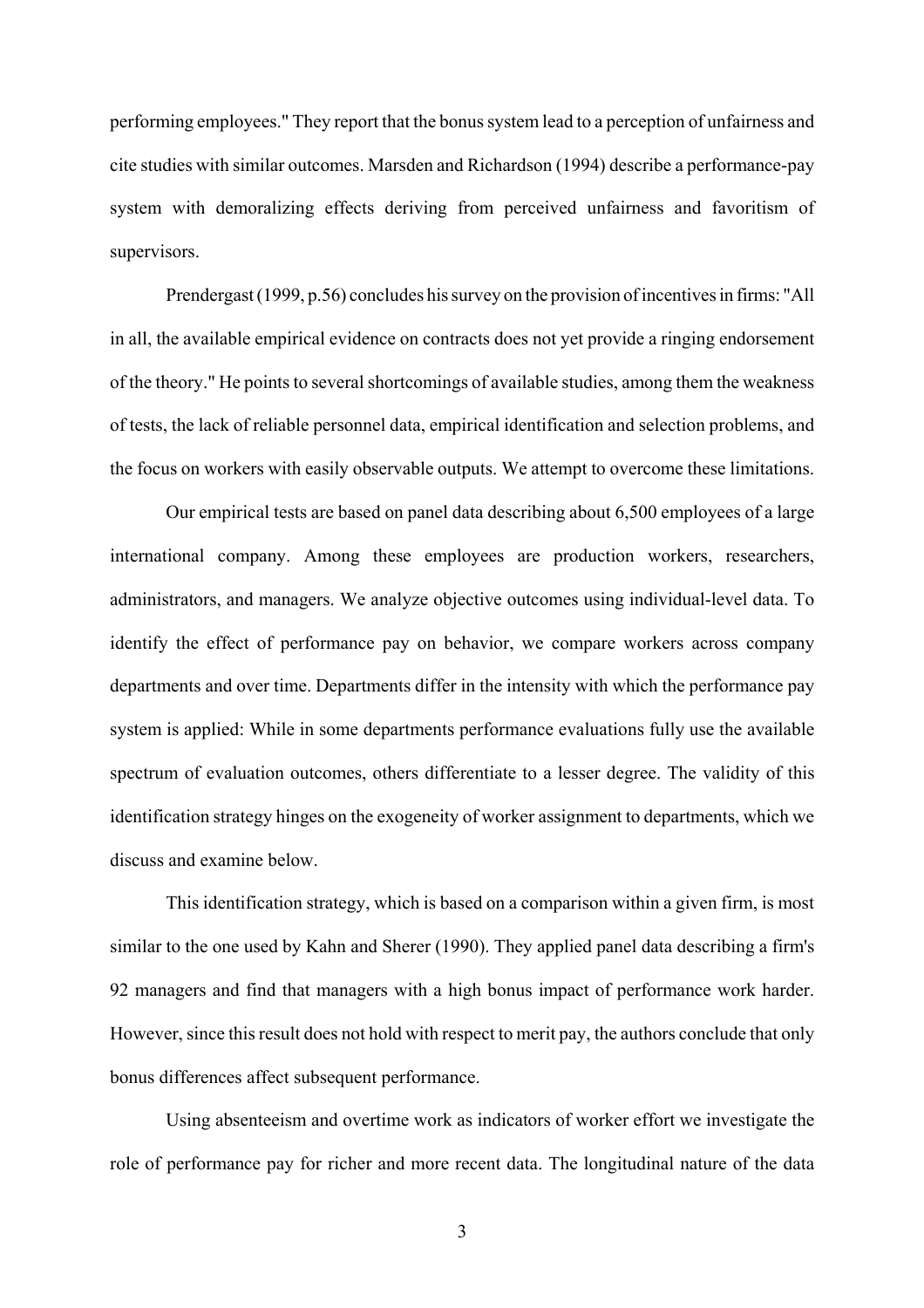allows us to handle carefully issues of causality, and to control for unobserved effects. Our analysis does not just look at managers, who have received much attention in the payperformance literature, but at all workers from a Swiss unit of our company.<sup>3</sup> By using objective outcomes as opposed to subjective performance evaluations we avoid the measurement problems that arise when worker evaluations are compared across supervisors (see e.g. Prendergast 1999 or Schwab and Olson 1990 for a discussion) or which are inherent in workers' statements on their attitudes, efforts, and performance. Clearly, objective indicators of individual behavior provide a more reliable reflection of effort than the firm or industry productivity measures applied in the literature<sup>4</sup>

We confirm Kahn and Sherer's (1990) finding of a productivity enhancing effect of bonus payments. Also, worker effort appears to respond positively to the variability of individual ratings over time. Workers in departments where performance ratings vary over time and so ensure a higher degree of competition in the internal labor market provide more effort than workers in departments where individual ratings hardly change.

## **2. Institutional Background**

We received personnel data on white and blue collar employees from an international company. The data cover one organizational unit in Switzerland between 1999 and 2002. In this time the unit employed 6,425 individuals for most of whom we have repeated annual observations<sup>5</sup>

 $3$  The literature on the pay-performance relation for managers is surveyed by Murphy (1999). For further evidence see e.g. Aggarwal and Samwick (2003).

<sup>&</sup>lt;sup>4</sup> Booth and Frank (1999) use earnings increases as reflections of productivity changes. Since we do not observe workers' earnings we cannot apply this approach.

<sup>&</sup>lt;sup>5</sup> The data excludes a very small fraction of top managers as well some "social responsibility employees" such as disabled individuals, who formally are on the payrolls even though they do not engage in productive activity in the firm anymore. In addition, we disregard even in this description those workers for whom department number and performance rating are unavailable.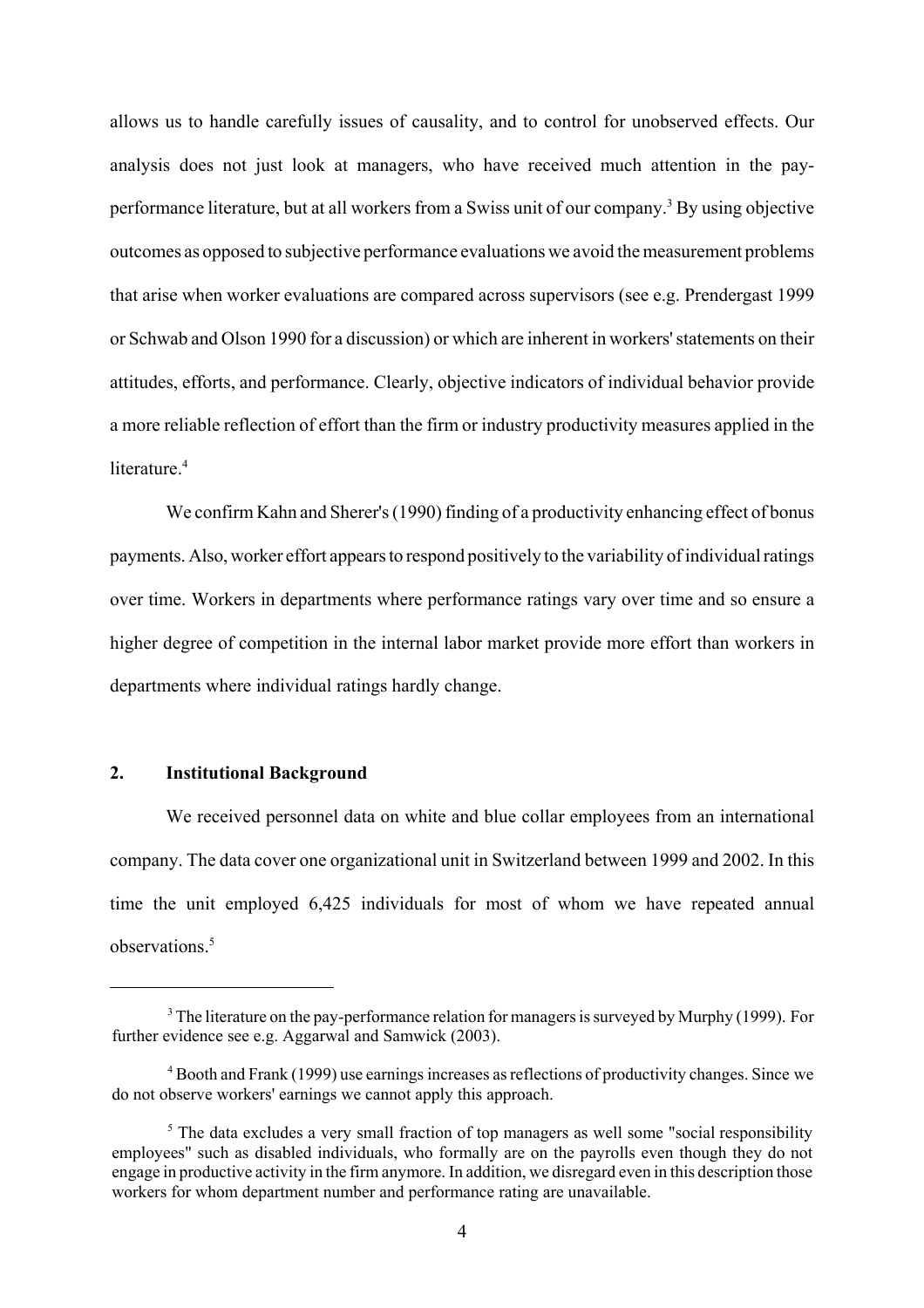The firm is organized in departments, of which we observe a total of 78 different ones in the full sample over the years. Due to organizational changes only about half of these departments exist over all four years of our data: 11 exist over three consecutive years, and 21 are observed over two consecutive periods. The remaining 7 units cannot be followed over time. On average there are 106 employees in a department, where the department size varies between 1 and 858.

In this company two performance-related remuneration mechanisms are in place: One is an individual "surprise" bonus at the order of about 1,400-3,400 EURO, which is granted for special achievements.<sup>6</sup> This bonus payment is at the discretion of supervisors who can spend a given annual budget for this purpose. On average, they apply this instrument about five times a year, with significant heterogeneity across departments. About one quarter of the departments did not pay out bonuses at all. The others paid on average 7 bonuses per 100 employees per year.

The other is a more complex performance pay system, where depending on the hierarchical level of the employee between 10 and 85 percent of the annual salary is determined by the outcome of an annual individual performance evaluation.<sup>7</sup> After a goal-setting session in the beginning of the year, supervisors rate the performance of employees typically on a scale between 0 and 150 percent of the originally envisioned objectives at the end of the year. The ratings are cross-checked by the supervisors' managers. The absolute amount of the payout depends on individual performance, the individual base salary, and the performance of the entire division, adhering to the following formula:

 $6$  Depending on employees' salary the bonus can amount to between 10 and 100 percent of a gross monthly salary.

<sup>&</sup>lt;sup>7</sup> The salary rate of merit pay for regular employees are at 10 to 13 percent, they reach 20 percent for middle management, and increase to up to 70 and 85 percent for top management.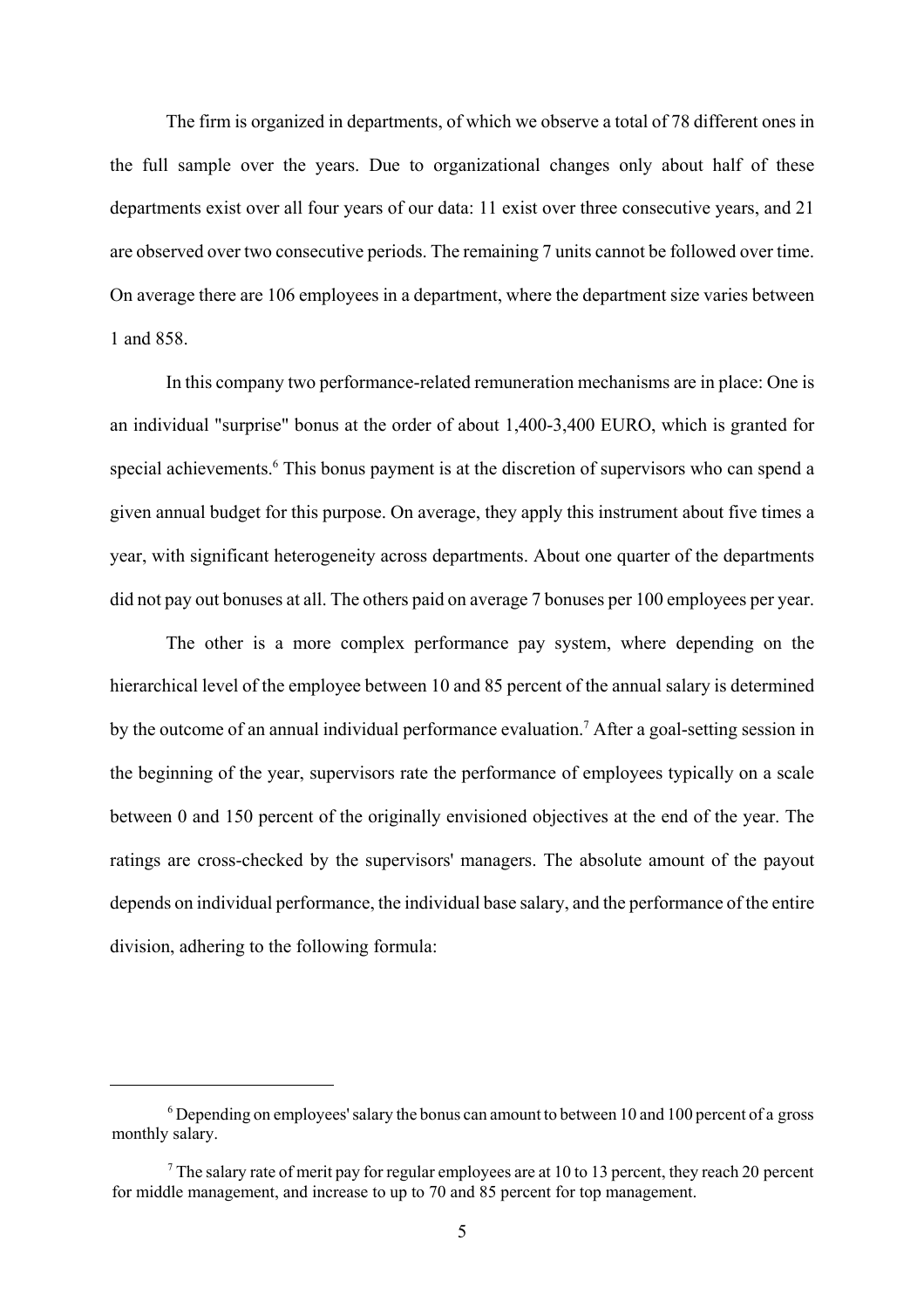Bonus pay / salary = individual performance rating  $\cdot$  division performance  $\cdot$  salary rate<sup>8</sup>

In 2002, the previously required distribution of performance ratings per department was abandoned but management clearly communicated the expectation that future rating distributions should be in the same range.<sup>9</sup> Also, in 2002 mid-year reviews were introduced to complement the set of goal-setting and evaluation meetings. As the general character of the evaluation system did not change by these reforms they are disregarded in our analysis. Performance oriented pay was extended to all employees already in the mid 1990s, several years before our data was gathered.<sup>10</sup>

As a share of the firm's base salary cost the expenditures for surprise bonus payments amount to 0.3 percent and those for evaluation-based performance pay to about 15 percent. The company prides itself on paying performance-related remunerations and salaries above industry averages. It also offers an employee stock ownership plan and a stock option plan for executives.

### **3. Theory and Hypotheses**

Within this institutional framework we test whether performance-related pay enhances worker effort. The literature shows that beneficial effects on worker behavior are not at all

<sup>&</sup>lt;sup>8</sup> If e.g. the individual performance rating is 120 percent, the division performance is 105 percent and the salary rate 10 percent, this worker receives performance pay of 1.2  $*$  1.05  $*$  0.1 = 12.6 percent of base salary. For managers with identical personal and divisional ratings but a higher fixed salary rate of 20 percent, the payout would amount to  $1.2 * 1.05 * 0.2 = 25.2$  percent of the base salary. The workers in our data belong to divisions with at least 1,000 employees such that divisional results should be exogenous for the individual employee.

<sup>&</sup>lt;sup>9</sup> About ten percent of the workers used to be grouped as low achievers, two thirds were in the medium range and about one quarter were in the group of top performers, leaving supervisors substantial leeway in their rating decisions.

<sup>&</sup>lt;sup>10</sup> Taylor and Pierce (1999) and Kahn and Sherer (1999) point out that a system's effects may differ depending on whether it was just introduced or has been in place for several years already. In this respect, we consider our study as an evaluation of an ongoing system where initial employee responses to its introduction already faded.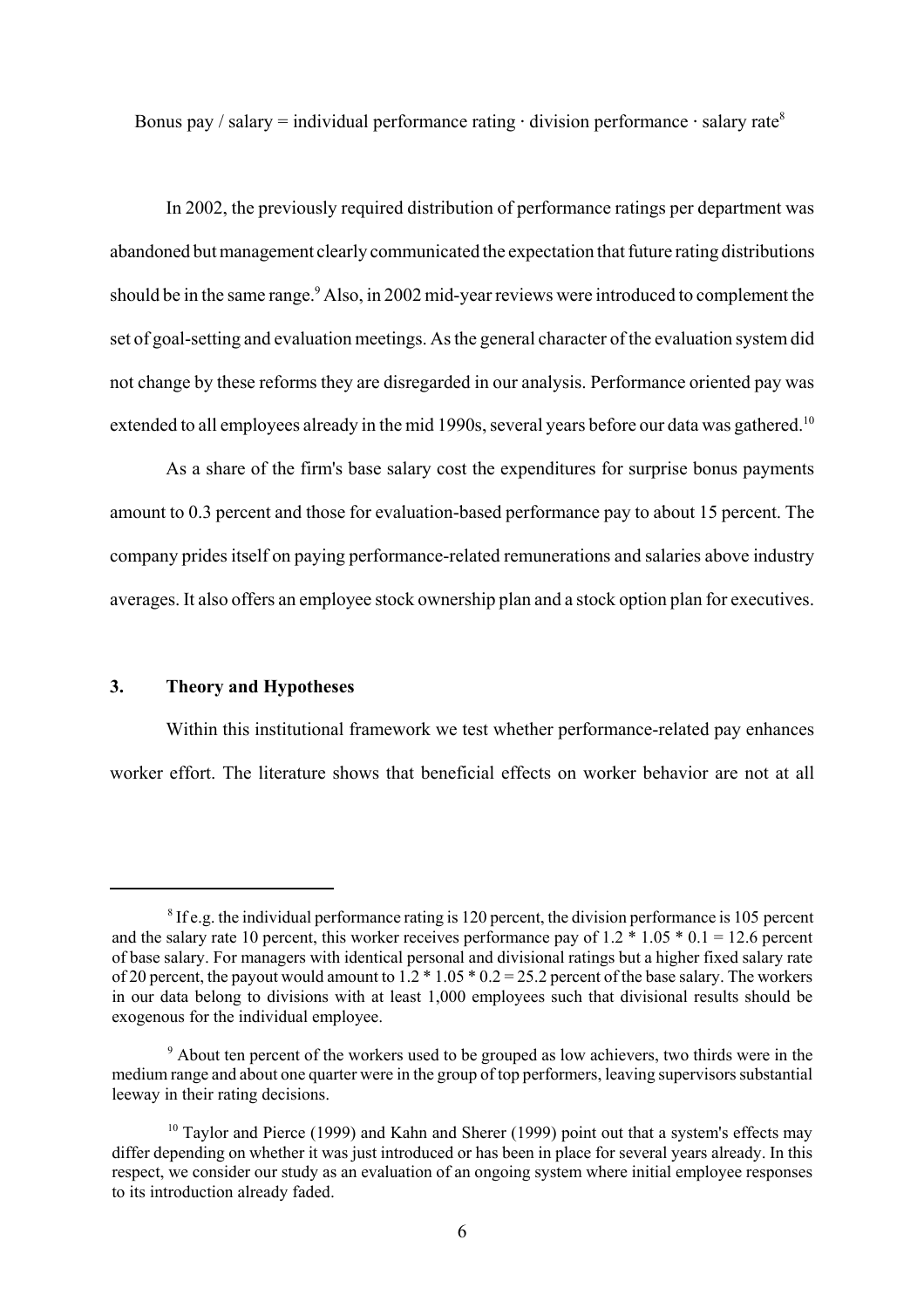granted and that they may vary depending on the mode of performance-related remuneration.<sup>11</sup> The following determinants of the effectiveness of performance-related pay are discussed in the literature (see e.g. Baron and Kreps 1999): (i) the saliency of a payment matters, where payments that attain more employee attention such as surprise remunerations are more effective than expected payments. (ii) Workers may reduce effort when they perceive inequities, e.g. if current salary differences result from past performances that are no longer known to the individuals. (iii) Risk-averse workers with uncertain tenure value bonuses more highly than long term pay raises. (iv) Payment systems differ in the degree to which payment is determined by individual effort; effort may be lower if the payout formula allows for substitution between individual and divisional performance. (v) The transparency of an evaluation system and its reliability affect its motivational effectiveness. (vi) Tournament theory suggests that higher wage dispersion can motivate higher worker effort.

While we cannot test each of these predictions separately, we propose three hypotheses on the effectiveness of the firms' performance-based pay based on these insights. As departments differ systematically in their utilization of the worker evaluation system we observe heterogeneity in the extent to which employees' performance affects their remuneration. If performance pay enhances motivation and effort we would expect to see higher effort levels among those individuals whose performance is more strongly reflected in their pay. To measure the degree to which pay reflects performance we propose two measures:

One describes the cross-sectional variance of performance ratings in each department. We expect that individuals who work in a department with little heterogeneity in evaluation outcomes perceive less of an incentive to improve their performance than individuals for whom a change in performance is rewarded with large jumps in ratings and subsequent pay. This is our first

 $11$  Kahn and Sherer (1990) found manangers to be more responsive to bonus payments than to merit pay. Schwab and Olson (1990) conclude their Monte Carlo study with the opposite result of a higher pay-performance correlation under merit-pay than under a bonus system.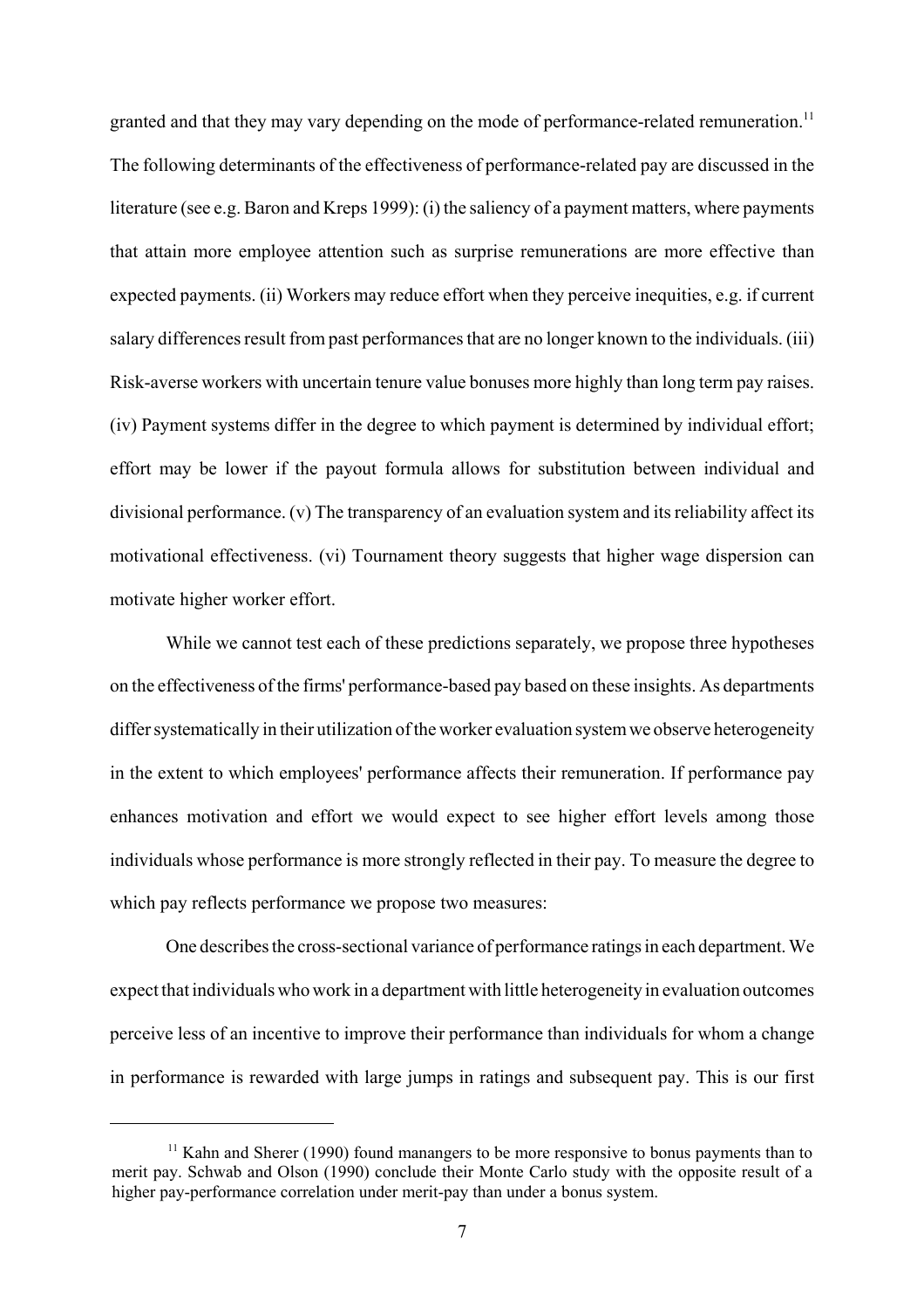hypothesis, which agrees with the predictions of tournament theory, i.e. that effort should be largest when wage dispersion is highest (H1).

The second measure describes the variability of person-specific evaluations in a given department over time: In a low variability scenario, workers receive about the same performance rating every year even if their performance varies. In a high variability scenario, individual ratings in one year have little predictive power for next year's rating as they closely match actual performance. Based on the above arguments (ii) and (iv) which favor a high correlation of performance pay to current and person-specific performance we hypothesize that performance incentives are stronger in the second, high variability scenario. Here the performance of every employee is evaluated anew every year as opposed to a situation where established judgements predominate over time (H2).

Our third hypothesis builds on numerous of the above listed arguments: we propose that worker effort is higher in departments which over the course of the year provide a larger number of surprise bonus payments per worker. In these departments performance pay is highly salient, it clearly relates to current as opposed to past performance, it depends (directly) on the effort of the individual, and the final payout in these departments is more dispersed than in departments that do not pay surprise bonuses (H3).

#### **4. Empirical Approach and Data Description**

*Empirical Approach:* After a descriptive analysis of the correlation between worker effort and performance pay we investigate whether the observed correlations are statistically significant in the framework of multivariate regressions which control for potential composition effects. As we observe individual workers (i) who are associated with departments (j) over several periods (t), we estimate the following baseline specification:

$$
Y_{it} = \alpha + \beta I_{jt\text{-}1} + \gamma X_{ijt} + \delta_j + \nu_t + \mu_i + \varepsilon_{it}
$$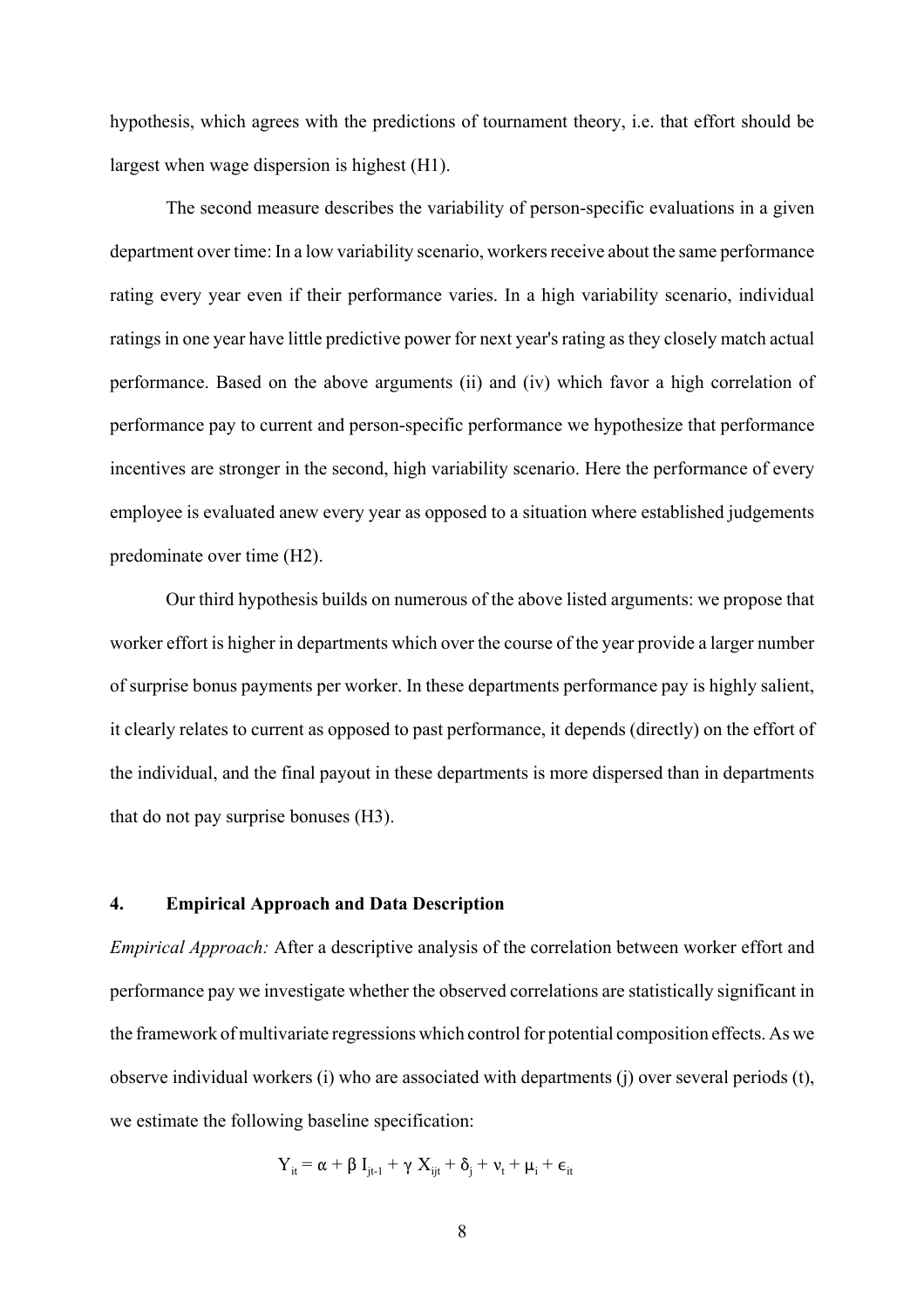Y represents an indicator of worker i's effort in period t, I measures the pre-period value of the performance pay incentives implied by our three hypotheses, which we consider both, jointly and individually, and  $X$  provides background indicators describing worker and department.  $\delta$  controls for department type fixed effects,<sup>12</sup> y reflects year fixed effects, u represents individual-specific unobserved heterogeneity which we assume to be uncorrelated with the explanatory variables, and  $\epsilon$  is the random error term. We use a least squares estimator for hours of overtime work, which in the case of our firm can be negative, $13$  and a tobit model for the always positive number of yearly days of absence. We then simulate the estimated effects to gauge their magnitude.

The analysis concludes with a number of robustness tests which address several potential limitations to the reliability of our results such as endogeneous worker sorting between departments and simultaneity bias if supervisors apply the incentive instruments in response to observed worker effort.

*Dependent Variables:* In order to test whether the cross-sectional and the intertemporal variability of departmental performance evaluations or bonus payments affect worker behavior we need indicators of worker effort. We apply two measures which are used frequently in the literature: The first describes workers' days of absence due to health problems,<sup>14</sup> the second indicates how many hours of overtime an individual accumulated at the end of the year.15 Swiss

<sup>&</sup>lt;sup>12</sup> In our company we find three types of departments: production, administration, and research.

 $13$  Workers can end a month with less than the contracted number of hours. While on average a share of about 13 percent of all workers end a month with negative overtime its average amount is much less than half of the average amount of positive overtime (-14.4 hours vs. 37.1 hours).

 $14$  For other studies using absenteeism as an indicator of effort see e.g. Treble (2001), or Ichino and Riphahn (2004), or Engellandt and Riphahn (2004).

<sup>&</sup>lt;sup>15</sup> Landers et al. (1996) discuss scenarios where firms use hours of work as an indicator of employee characteristics. Drago (1991) uses the willingness to work an extra unpaid 20 minutes and the propensity to go to work even if not feeling well as performance indicators. Sousa-Poza and Ziegler (2003) consider overtime work as an indicator of worker productivity.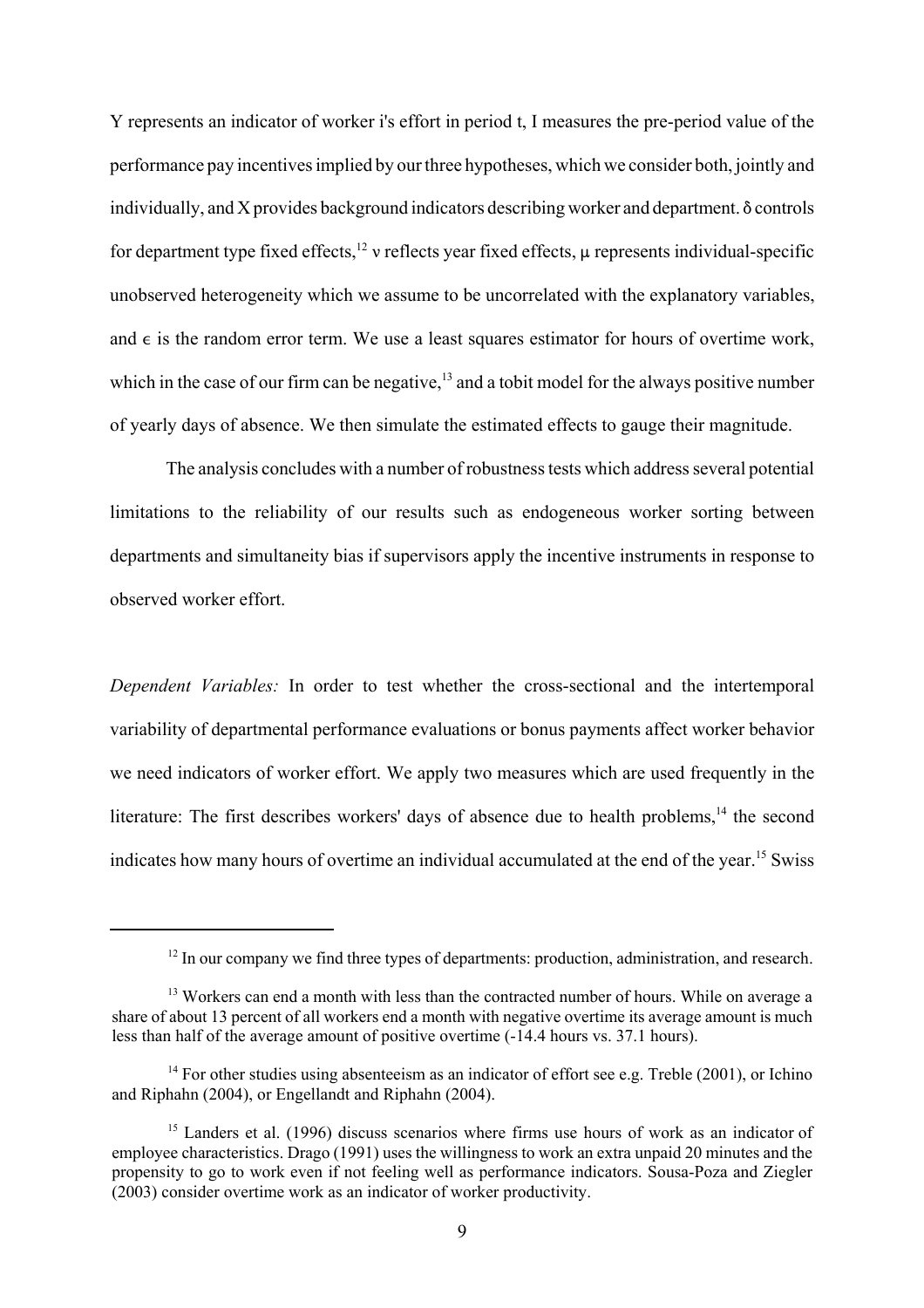labor law demands that employees are compensated for overtime work (Rehbinder 2002). In our firm overtime work is not remunerated financially but is used to substitute for working hours at a later time. However, workers cannot carry balances of more than 120 hours from one month to the next.<sup>16</sup> The data documents that numerous workers accumulate more than 120 hours of overtime which ends up being a gift to the company. Overtime within the 120 hours limit can be interpreted as a time credit that the employee grants the company. The lower an individual's motivation the less likely the person may be to work beyond contractual requirements and the lower the balance on the overtime account will be. Therefore a worker's number of accumulated overtime hours is a plausible indicator of motivation and effort.

*Explanatory Variables:* As our three key indicators of performance pay incentives we consider the standard deviation of the department's performance ratings (H1) and an indicator for the average change in individual ratings over time in this department to measure the flexibility in the assignment of individual ratings (H2). The latter measure is calculated in two steps: First, we obtain for every person the difference in performance ratings for the years t-2 and t-1. In a given department the average of these differences should approximate zero. Therefore, we calculate the standard deviation of these person-specific changes by department: The higher the departmental rating changes the larger the standard deviation of this measure. Finally, we consider the department-specific number of bonus payments per year and employee (H3).

Our control variables  $(X)$  describe the individual worker and her department. Among the individual characteristics we consider age and its square, sex, and marital status. To proxy human capital we use indicators of requirements for the person's job, which are available in twenty discrete categories (levels). The department is characterized by the number of employees, their

<sup>&</sup>lt;sup>16</sup> Workers who e.g. accumulate 140 hours of overtime at the end of one month will start out the next month with a surplus of only 120 hours. 20 hours are deducted from their overtime account.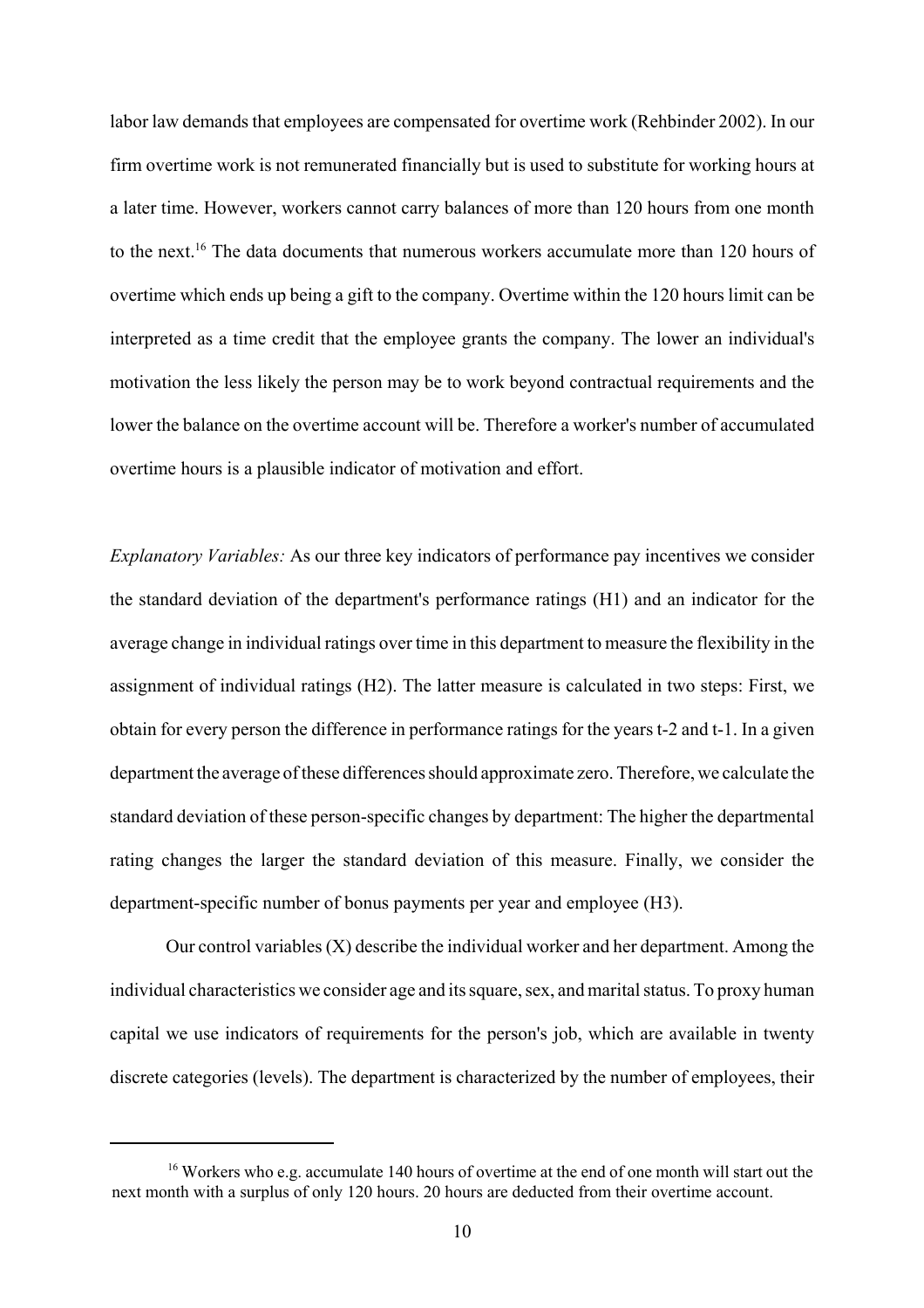average age, job level, and the share of male employees. We can distinguish production, administration, and research departments and control for these group fixed effects. Descriptive statistics are presented in Table 1.

*Sample:* As our effort measures may vary by type of contract we restrict our sample to include only full time employees who were employed with the firm year-round. We drop a few observations with missing or extreme performance ratings (values 0 and 1 or beyond 200), which reflect individual circumstances that are not necessarily correlated to their actual performance.

Since our identification strategy relies on assigning department characteristics to individual outcomes we have to drop observations for whom the department indicators are missing. Also, we can measure incentive indicators only if individuals are employed in departments that exist over the three periods required to generate the indicators.17 Therefore we lose workers employed in departments that did not exist for at least three periods. As it is unlikely that reorganizations of the firm respond to the heterogeneity of departmental ratings or the frequency of bonus payments we consider the selection based on department stability as an exogenous criterion. After these selections our analysis sample consists of 8,872 worker-year observations. These employees are employed in 44 different departments of which 32 are observed over the two periods of 2001 and 2002.18

### **5. Results**

Table 2 describes the average effort outcomes for individuals in departments where performance incentives are above or below department average. We would expect less effort, i.e.

 $17$  To generate the lagged standard deviation in individual rating changes by department we need the difference between ratings in periods t-1 and t-2.

 $18$  We have only two observation years in the final sample because the definition of our main independent variables requires information on two prior periods and our panel covers four years overall.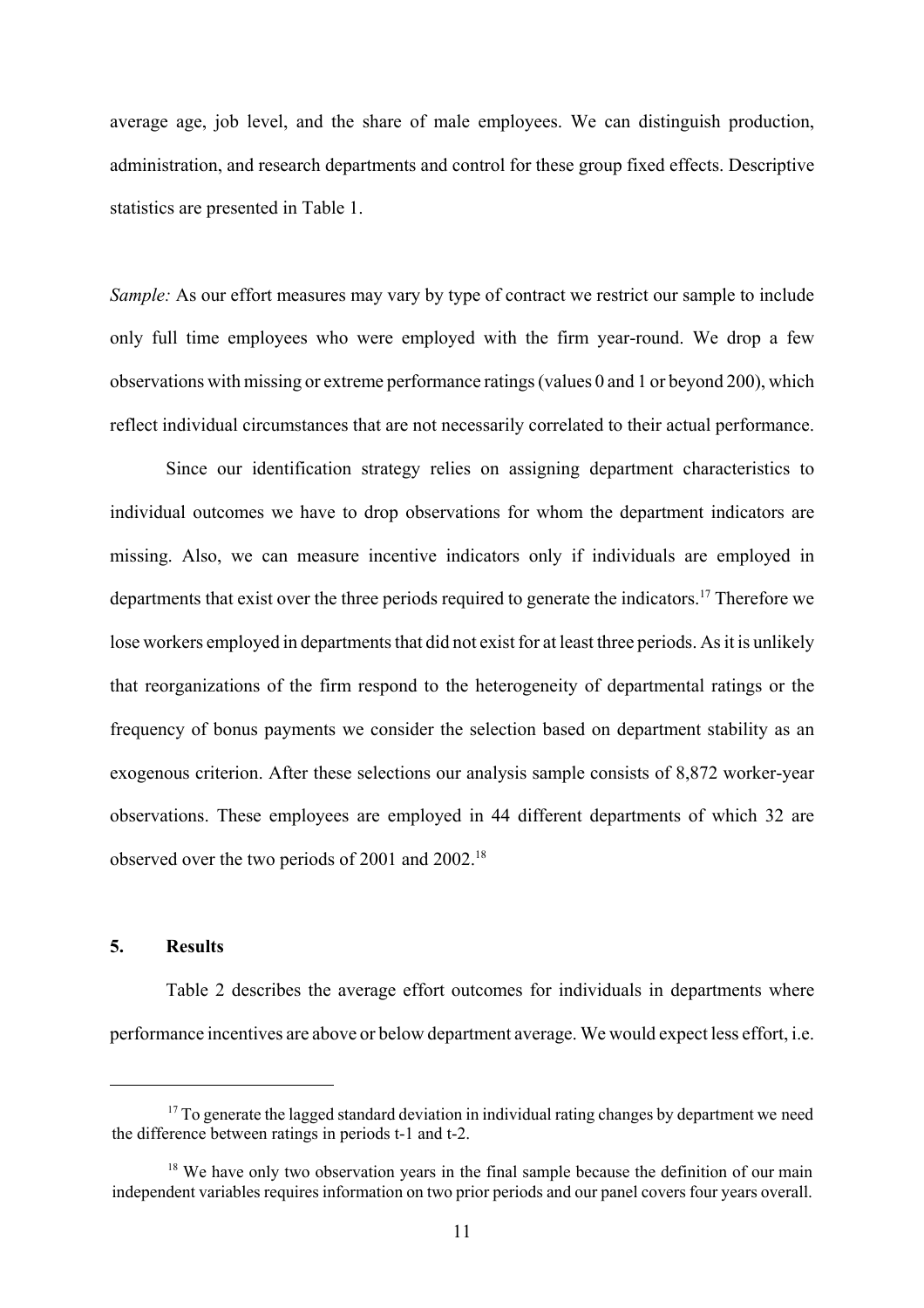more days of absence and fewer overtime hours in departments with small standard deviations of annual performance ratings and with small intertemporal rating changes (H2), and with few bonus payments (H3). However, not all of the table's entries confirm our expectations.

The first row yields that contrary to expectations individuals in departments with a small dispersion in annual performance ratings provide significantly more hours of overtime and accumulate significantly fewer days of absence. The next row provides partial support for hypothesis 2: We find more overtime hours - but not less absenteeism - in departments where individual performance ratings are more flexible over time. The last row corroborates hypothesis 3: Individuals who work in departments which use bonuses more frequently put in more overtime and are significantly less absent. Table 2 therefore yields only limited support for our general hypothesis that greater incentives are correlated with more effort. Next, we investigate in multivariate regression analyses whether this outcome is robust to controls for potential composition effects.

The results of the estimations are presented in Tables 3a and 3b. We apply random effects models to account for individual-specific unobserved heterogeneity. The last rows present the estimated variances of the individual-specific error component  $\mu_i$ . Using a LM test we reject the null hypothesis that the variance of  $\mu_i$  is equal to zero at high levels of statistical significance in all specifications.<sup>19</sup>

The first specification in Tables 3a and 3b considers only three explanatory variables describing a worker's department: the standard deviation of individual ratings in period t-1, the standard deviation of individual-specific rating changes between periods t-1 and t-2, and the number of bonuses paid per 100 employees in year t-1. The significant coefficients on the

 $19$  As an alternative to the random effects estimator we applied regressions with standard errors clustered by individual. The results remain unchanged.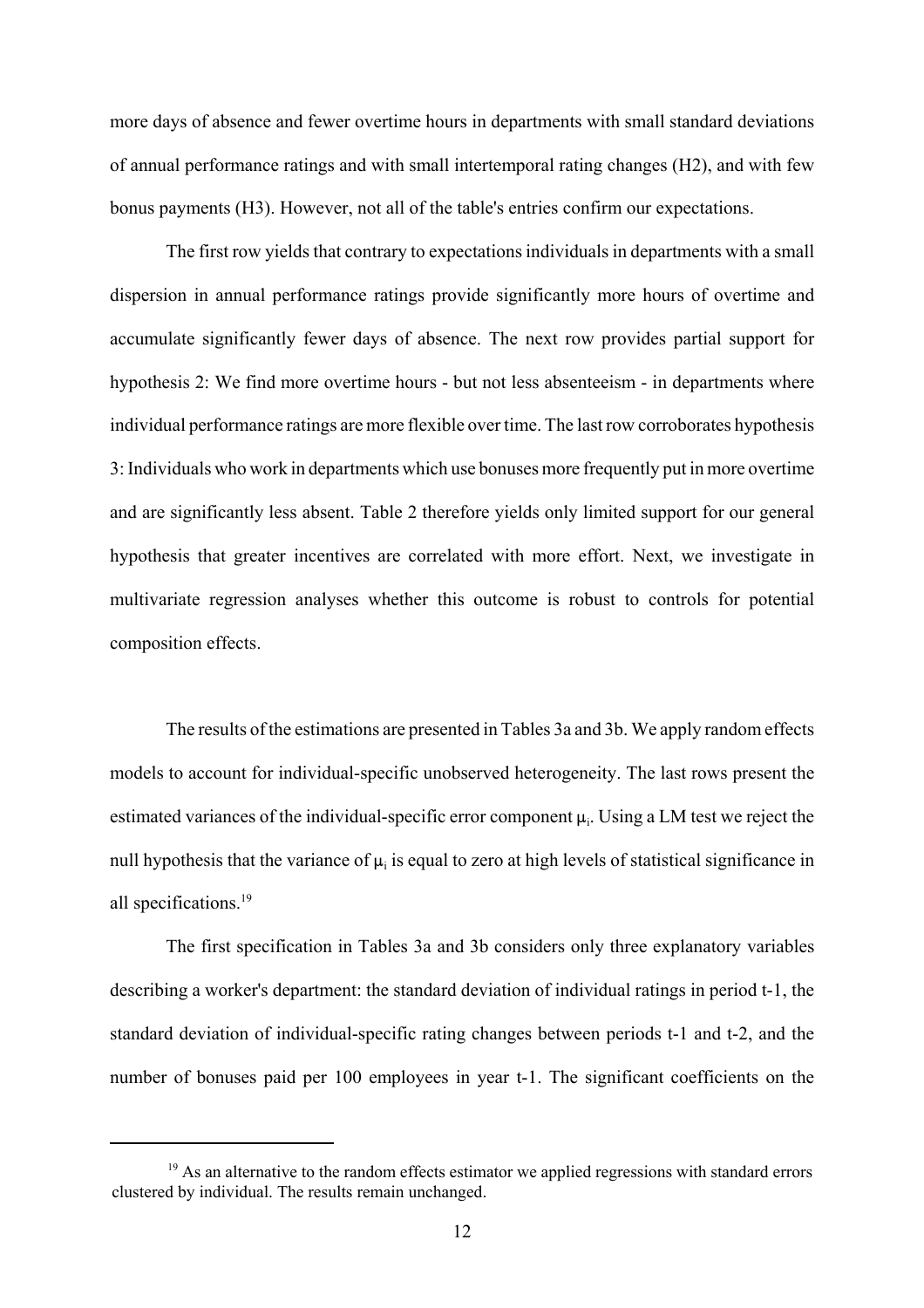standard deviation of ratings in both tables indicate a correlation between incentive and effort outcome that is contrary to hypothesis 1: The higher the rating dispersion and the more it pays to provide effort, the lower the number of overtime hours and the more days of absence are accumulated by workers.

The coefficients on the other two incentive measures are of the expected sign: the more variable performance ratings are over time the higher overtime and the lower absenteeism. Workers in departments with more frequent bonus payments provide more effort. The coefficient estimates in the overtime model are highly statistically significant, those in the absences model are not  $20$ 

In order to account for potential composition effects the subsequent columns in Tables 3a and 3b add covariates to the model. In specification 2 a set of 14 individual-specific covariates is considered, in specification 3 we add four measures describing department characteristics, and in specification 4 a year dummy and department type effects are considered, as well. However, the nature of the correlation between the incentive and effort measures does not vary substantially when different specifications are considered. With one exception none of the coefficients in the first three rows changes sign, and only in a few cases is the precision of the estimates affected.

Therefore, the conclusions based on the first column appear to be robust across specifications: The data support the second and third hypotheses regarding the intertemporal variability in individual ratings over time and the effort enhancing effects of bonus payments. In contrast, the hypothesis that effort is higher in departments that evaluate with greater rating dispersion seems to be rejected. $21$ 

What may explain these surprisingly different incentive effects of rating dispersion and

<sup>&</sup>lt;sup>20</sup> The same holds when a linear estimator replaces the Tobit estimator.

 $21$  These results also are robust to considering only one of the three incentive measures at a time. Only the effect of the rating change in the absence equation turns insignificantly positive when the other incentive indicators are not controlled. This corresponds to the bivariate correlation pattern observed in Table 2.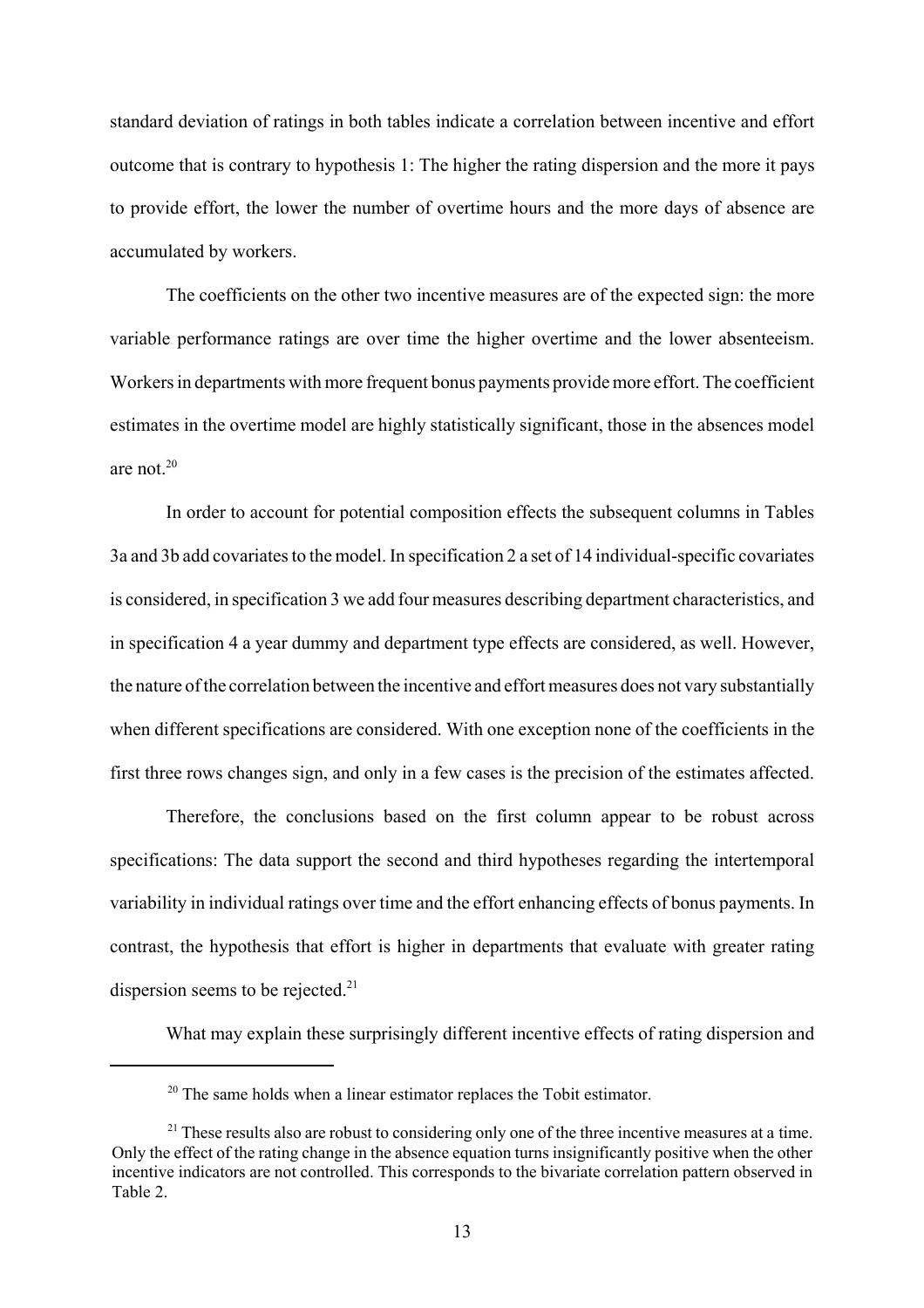rating flexibility over time? The coefficient estimates could suffer from simultaneity bias if supervisors chose departmental ratings and bonus generosity *in response to* observed effort e.g. as a discipline device, instead of - as considered so far - as incentives for future behavior. In that case our results were misleading. Since our data lacks instruments we cannot perform proper endogeneity tests. Instead, we follow two alternative avenues to gauge the plausibility of simultaneity bias: First, we investigate the correlation patterns of effort outcomes and incentives over time. A negative correlation between average effort and subsequent rating dispersion by department would be suggestive of a supervisor's response to effort. Second, we apply simplified simultaneity tests which inform about intertemporal correlation patterns between departmental effort and incentive measures. If supervisors set individual ratings independent of overall department outcomes we should not find significant correlation patterns between lagged departmental effort and current incentive measures.

The correlation patterns between effort outcomes and incentive measures are depicted in Table 4a. Simultaneity bias would be likely if we found significant negative correlations between lagged effort and contemporaneous incentive measures. Table 4a yields little systematic evidence for absences. However, with respect to overtime work we find indeed significant "discipline device" type correlations for the dispersion of ratings but not for the other incentive indicators: Low levels of past overtime work are correlated with high dispersion in current ratings. This supports the hypothesis of simultaneity bias for the rating dispersion outcome.

In order to measure department-specific effort we use average effort values by department and year and apply linear regressions with random effects to the following model for each of the  $j = 1, 2, 3$  incentive indicators  $(I_{it})$  and separately for the two  $(k=1,2)$  effort indicators absences and overtime  $(Y_{kt-1})$ :

$$
I_{jt} = \alpha_{jk} + \beta_{jk}~I_{jt\text{-}1} + \gamma_{jk}~Y_{kt\text{-}1} + \delta_{jk} + \nu_{jkt} + \varepsilon_{jkt}
$$

Table 4b presents the estimates of  $\gamma_{jk}$  for each of the six models. We find again that rating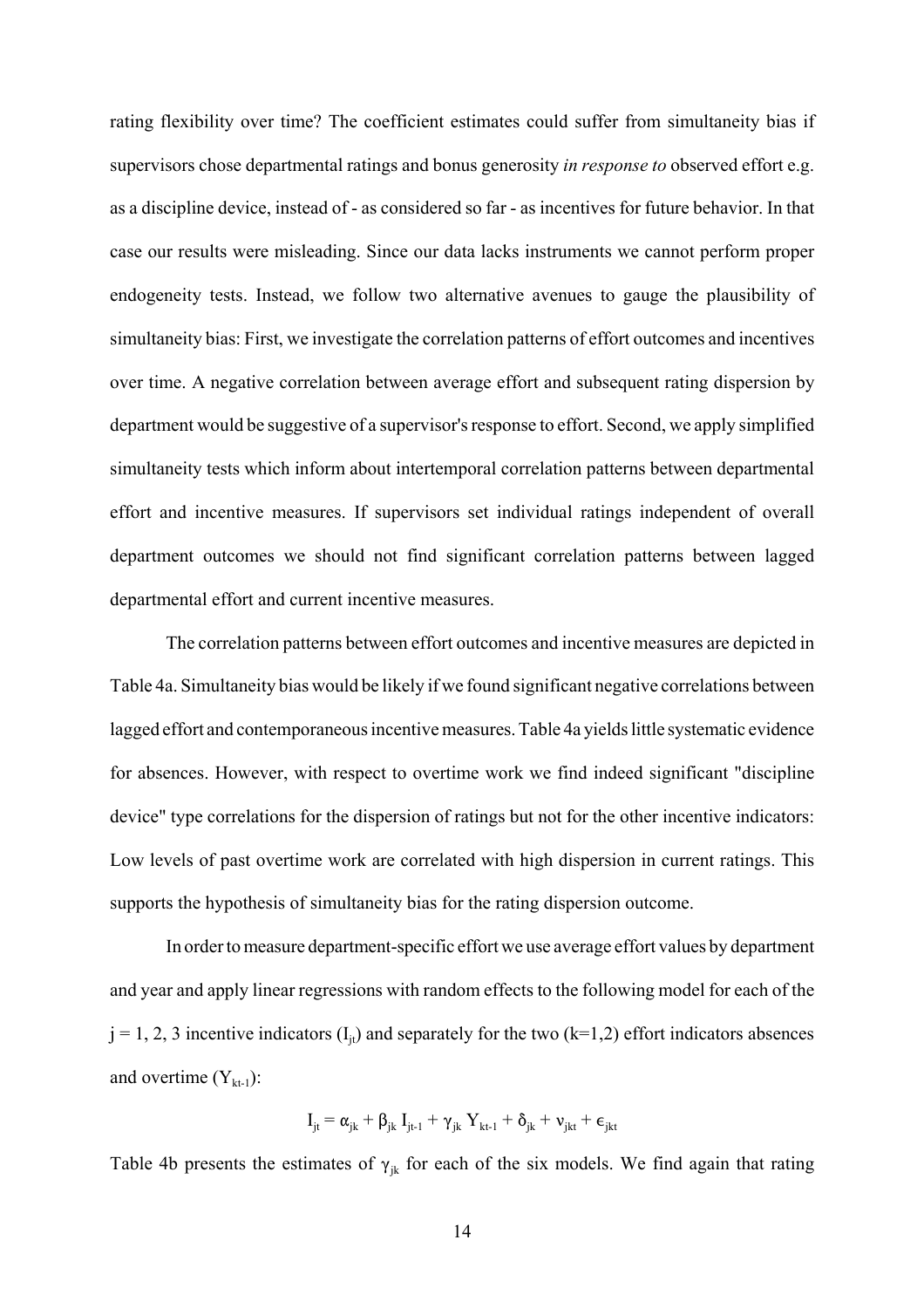dispersion appears to be correlated with lagged effort outcomes in the case of overtime work. This result is robust to controls for additional explanatory variables and to the choice of the estimator. $22$ 

This evidence supports the view that in contrast to rating flexibility and bonus payments the incentive indicator "rating dispersion" is likely to be endogenous and affected by simultaneity bias. Given the complexity of the instrument "dispersion of changes in individual ratings" it seems plausible that this is not a disciplinary tool handily applied by supervisors. Similarly, suppressing surprise bonus payments in response to low effort would not appear to be a plausible supervisor response.

Therefore we perform the robustness tests only for the two incentive measures which appear to be exogenous to past effort. Table 5 presents the estimates of the original model, when the potentially endogenous indicator for the lagged standard deviation of ratings is omitted. The results for the remaining incentive indicators are nearly unchanged: for the overtime model we find clear and significant incentive effects in the expected direction, whereas the estimates in the absenteeism model are statistically insignificant.<sup>23</sup> The impact of rating flexibility and of bonus payments on the number of overtime hours is substantial: an increase in the dispersion of rating flexibility by one standard deviation from the mean raises overtime hours by 11.4 percent. Adding a standard deviation to the average of the observed bonus frequency yields an increase in overtime hours by 9.6 percent; providing one more bonus per year per 100 employees yields an average increase in the number of overtime hours by 0.34 or about 20 minutes.

 $22$  Certainly one would wish to control for additional lagged values in the model, however since our panel is so short and several indicators are not available for the first year of the data (e.g. bonus payment, overtime, absences) we cannot generate second lags for all of the incentive measures. A regression of rating dispersion on lagged overtime controlling for two lags of rating dispersion also yielded a significant negative coefficient for the overtime measure.

 $2<sup>3</sup>$  We reestimated columns 1 through 3 of Table 3 with very similar results, which we do not present to save space. Also, we estimated the models without random effects but with standard errors clustered by individual. The results were unaltered.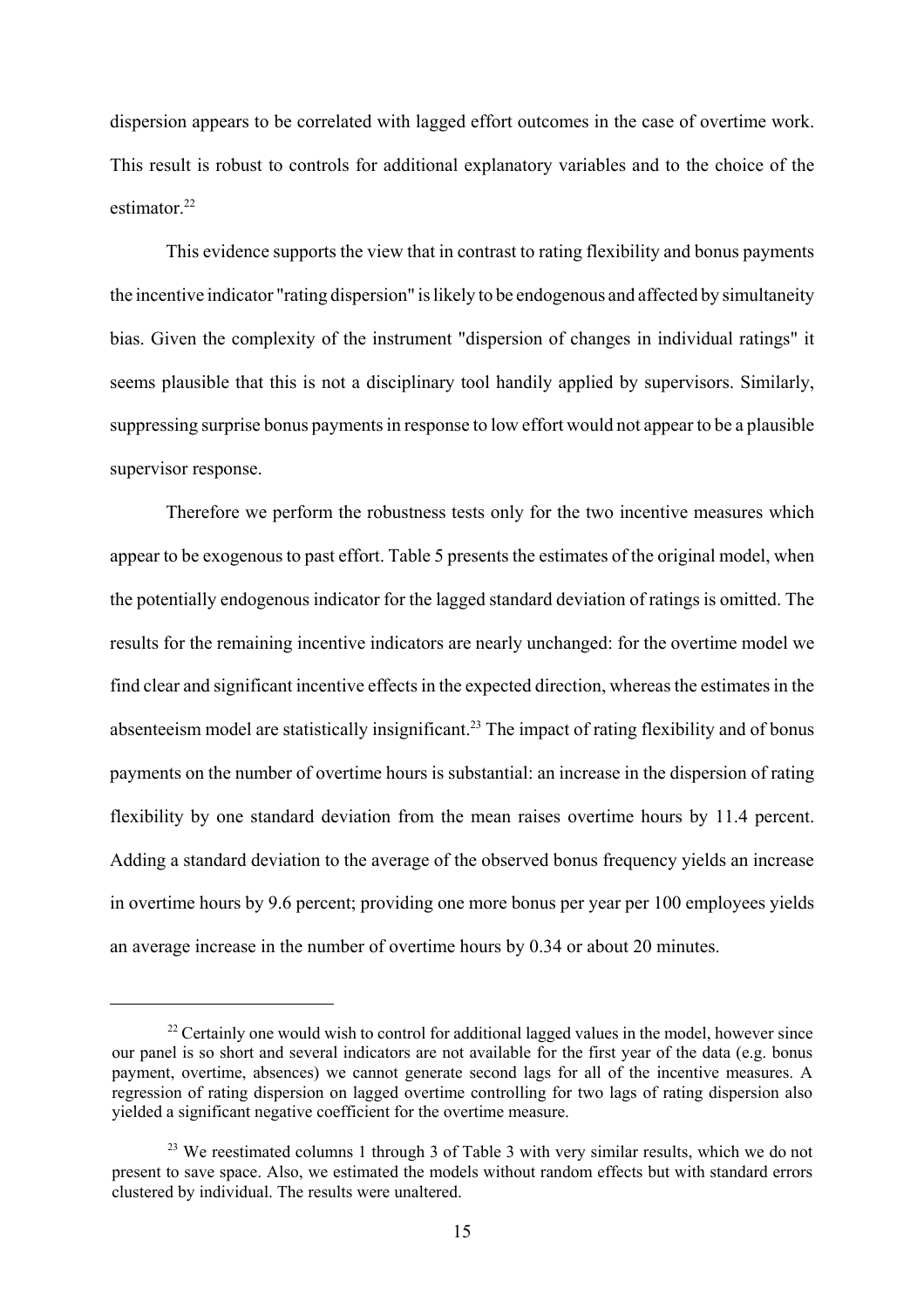Robustness tests confirmed the insignificant correlation of absenteeism with incentive measures throughout. Therefore we do not present further results for this indicator of worker effort. While the lack of responsiveness of absenteeism as a measure of effort would be surprising in many labor markets this is less so for Switzerland: in prior research using representative Swiss labor market data we found that workers do not modify their absence behavior in response to behavioral incentives (see Engellandt and Riphahn 2004).

Finally, we investigate, whether the incentive effects found so far are robust to changes in sample, variable definition, and specification. We reestimated the overtime model of Table 5 for various subsamples to investigate whether certain employee subgroups respond differently to incentives provided by performance-based pay. The full sample was split by workers' sex, we estimated separately for those with performance ratings above and below the median, for those working in large and in small departments, and for those with tenure of more and less than five years. While in some cases the standard errors of our estimates differed from those presented in Table 5 the main conclusions regarding the direction of the effects are robust to these different groupings of the sample. $^{24}$ 

There are only types of subsamples for which we find systematically different - and interesting - response patterns: managers vs. regular employees and department types (see Table 6a). The former results suggest that the overall responses of managers to pay for performance incentives is - if at all significant - of a smaller magnitude than that of other employees. This result adds to the literature on managerial effort which generally focuses on top managers and their responses to stock and option holdings (Murphy 1999). However, if overtime hours and absence days provide a poorer proxy for the effort of managers than for other workers we would actually expect the reduced response intensity among managers.

The last three columns in Table 6a yield that among the three types of departments in our

<sup>&</sup>lt;sup>24</sup> These results are not provided to save space, but are available from the authors.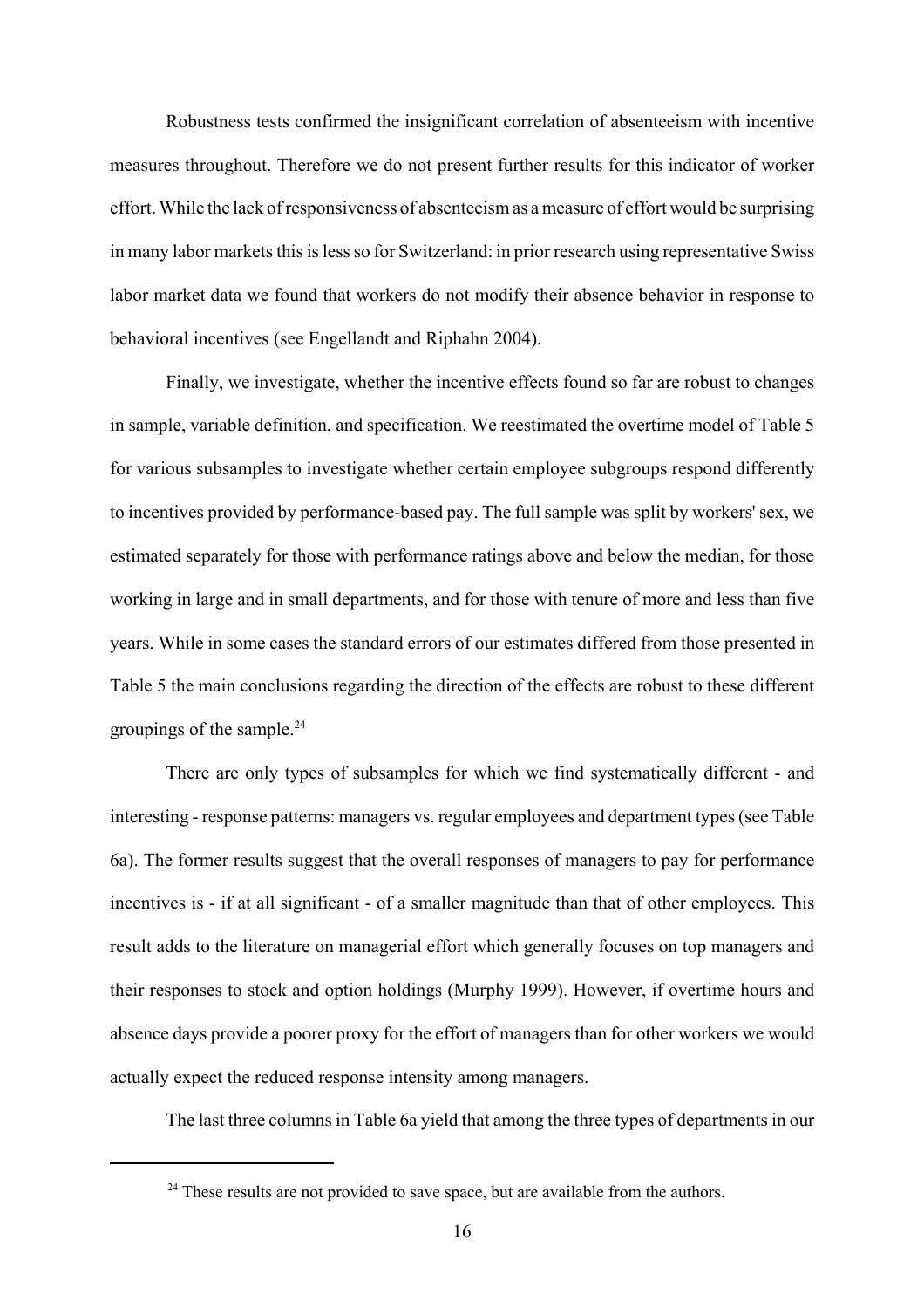company the incentive mechanisms yield the largest marginal effects among production workers. A potential explanation for the effectiveness of the incentive measures for this group of employees might be that supervisors here have particularly objective performance measures which are easily observable and reflect individual effort more closely than the measures available in other departments. Argument (iv) in our theoretical section predicted a higher effectiveness of incentive mechanisms when they are closely determined by individual effort - this could apply to production workers in particular. For employees in the research departments a more intense application of performance incentives appears to reduce overtime. It is plausible that for scientists both, the incentive mechanism and the effort measure are not really applicable: the effort of researchers may not be reflected in the number of overtime hours worked and in these occupations individual performance is particularly difficult to evaluate. Therefore a deviation from our hypothesized patterns of behavioral response is not surprising. Finally, employees in administrative jobs do respond positively to stronger incentives even though only the bonus effect is measured precisely. This pattern seems plausible given that a large share of the employees grouped in this type of department are managers, which we discussed above.

As a second robustness check we modified the definition of our incentive measures. Fundamentally, we are testing whether past experience of department policies affects future behavior. As workers at times are reassigned to new departments, we can specify the indicator of department policies in two alternative ways: so far, we depicted e.g. the bonus payments which occurred last year in the department where an individual works today. One could argue as well that it is the individual experience with bonus incentives that matters as opposed to the history of the department which a new employee just joined. We redefined our incentive measures to reflect the average of last year's rating and bonus experience of all employees' currently working in department j, independent of where this experience was gathered. Even with redefined incentive indicators the estimated coefficients do not change in sign or significance. Therefore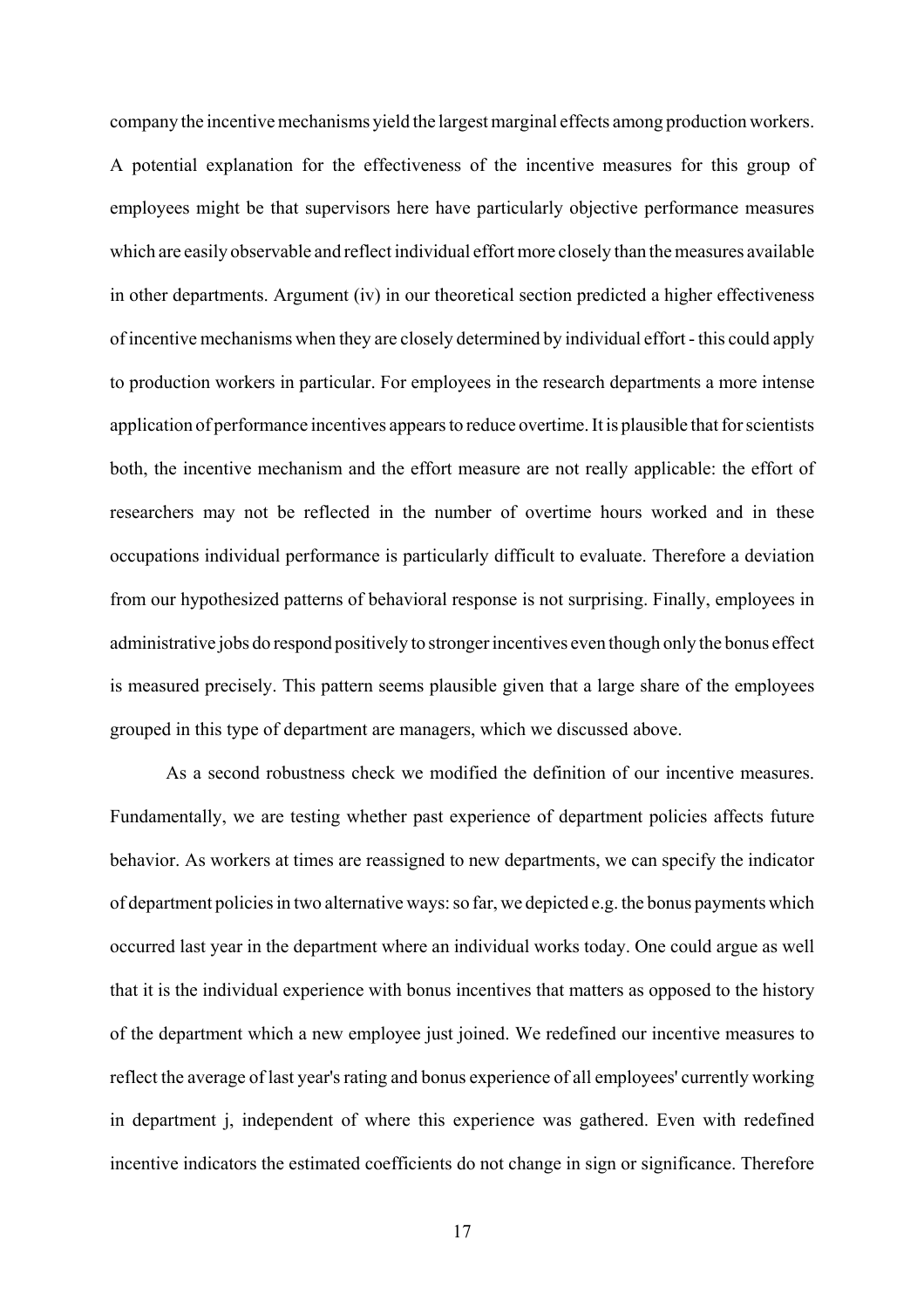the definition of our incentive measure does not seem to bias our results (see first column in Table 6b).

There are many ways to measure dispersion and so far we only looked at the standard deviation. To investigate the sensitivity of the results to this choice we applied three alternative measures of the dispersion in rating changes: The variance, the average deviation from the median, and the difference between the  $90<sup>th</sup>$  and  $10<sup>th</sup>$  percentile of the department-specific distributions. The last three columns in Table 6b show the results of applying these measures to our baseline specification. With one exception the results are robust to these specification changes. Only for the 90-10 differential do we obtain an unexplainable different effect of rating flexibility.<sup>25</sup>

Since we know that workers forgo any overtime hour worked that extends the balance on their overtime account beyond 120 hours at the end of the month, we coded a third indicator of worker effort that does not just measure the number of overtime hours worked, but that indicates whether the worker worked for free by running up an overtime balance of more than 120 hours. This was the case for about three percent of our observations. We fitted a Probit estimator on the indicator of unpaid overtime work using our baseline specification of Table 5. The results in Table 6c support the previous findings, with positive impacts of both, high individual variation in performance ratings and a large number of bonus payments on individuals' propensity to provide more than 120 hours of overtime work.

In principle, individuals might endogenously move between departments in response to departmental performance pay policies. While employees do move (in our data about 7 percent of the observations changed departments), in private conversation the human resources management of our company considered it extremely unlikely that moves occur in response to

 $25$  We repeated the baseline regressions dropping the observations with the top and bottom 5 percent values of the independent variable. This did not change the baseline results. Therefore the different effects of the 90-10 differential is not due to a small number of outlier observations.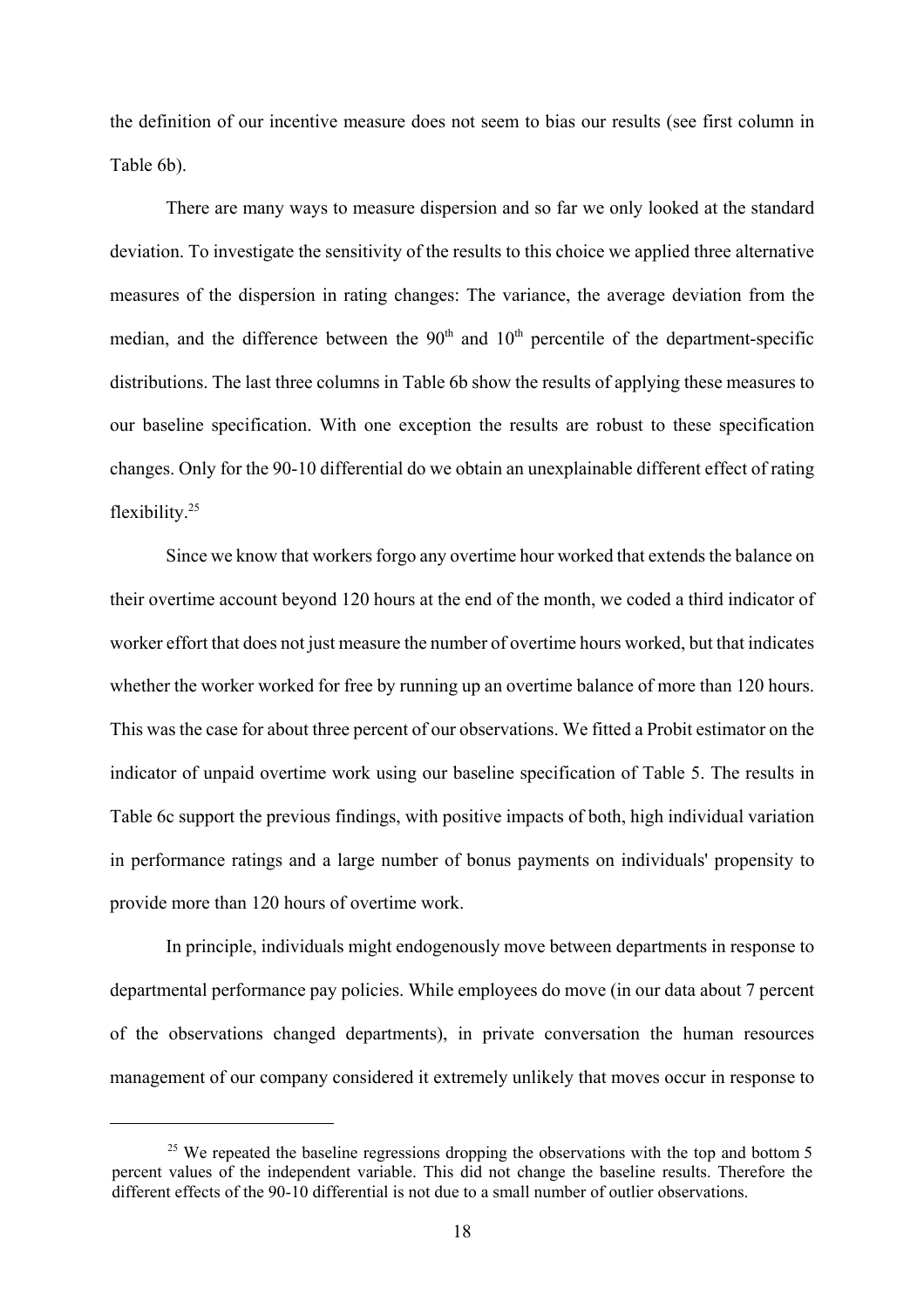departmental performance pay policies. Nevertheless, as one additional robustness test we dropped those individuals from the sample, who were observed to move between departments. If our results were due to endogenous sorting of workers to departments we would expect a clear drop in the coefficient estimates when the "sorted workers" are omitted from the sample. The estimation results for both dependent variables, i.e. overtime hours and the indicator of more than 120 overtime hours are presented in Table 6d. Our results are robust to this change in sample, where the marginal effects of the incentive measures now even slightly increased in the 120 hours model. This suggests that endogenous department changes are an unlikely explanation of our findings.

Our final set of robustness checks accounts for the potential omission of relevant variables at the department and individual level by considering fixed effects estimators. The results are presented in Table 6e and confirm prior findings. More flexible assignment of ratings over time and a higher frequency of bonus payments are correlated with higher effort. The coefficients in all three columns are identified based both on changes in departmental policies over time (within effects) and on individuals changing departments. The difference between the three columns relates to the type of unobserved heterogeneity that is controlled for: in columns one and three department fixed effects, such as department culture and supervisor characteristics are controlled for. In columns two and three person-specific heterogeneity such as intrinsic motivation and leisure preference are accounted for. The signs of our key results are unchanged when fixed effects are controlled for. Interestingly, we obtain a much larger marginal effect of rating flexibility in column two, which does not control for department-specific heterogeneity. This suggests that department-specific heterogeneities cause a downward bias in the estimation when they are not controlled for, i.e. unobserved supervisor effects might reduce the effectiveness of incentive mechanisms.

Overall, the analysis allows us to draw the conclusion that effort seems to be higher in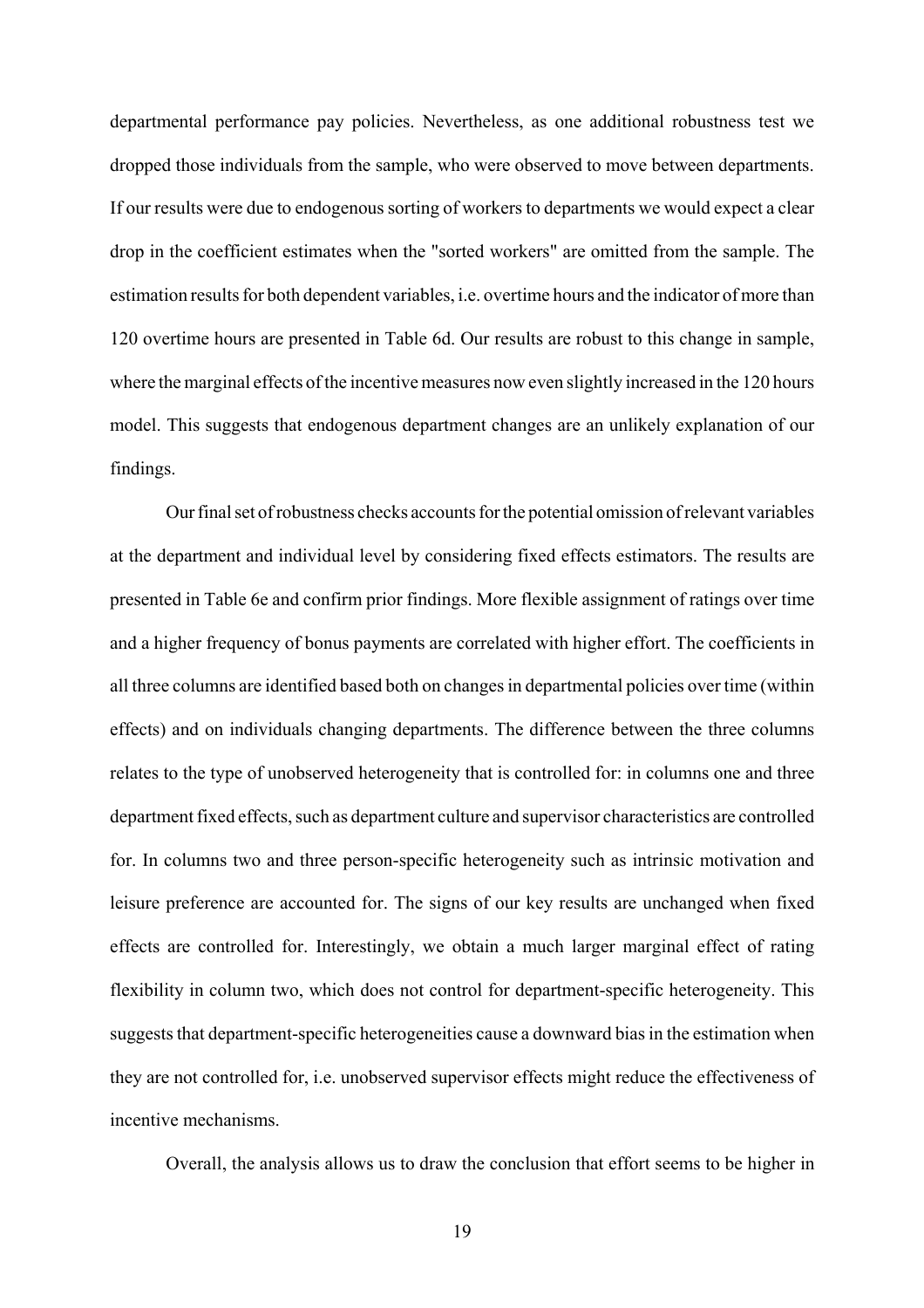departments where person-specific ratings are more flexible over time and which provide more bonuses per employee, supporting hypotheses 2 and 3. Since we cannot reject the possibility of simultaneity bias in the coefficient estimates of rating dispersion we do not have unbiased estimates of the incentive effect addressed by hypothesis 1.

#### **6. Conclusions**

This study measures the effectiveness of performance pay as an incentive mechanism to generate worker effort. We applied panel data on 6,425 employees in an international company and investigated how their effort as measured by overtime hours and (non-)absence days responded to three types of incentives: the dispersion in department-specific performance ratings (H1), the flexibility of individual ratings over time in a given department (H2), and the frequency of surprise bonus payments in a department (H3). We hypothesize positive effort effects for all three incentive instruments.

The results support the hypothesis that worker effort responds positively to surprise bonus payments (H3). Similarly, workers provide more effort if their supervisors reevaluate their performance anew from year to year as opposed to leaving individual positions unchanged over time (H2). Thus, the "contestability of ratings" generates the expected behavioral response. The effectiveness of the two instruments appears to be of comparable magnitude: an increase in incentive intensity by one standard deviation beyond the mean is correlated with an increase in overtime by 11 percent in the case of rating flexibility and by almost 10 percent in the case of bonus payments.

Surprisingly, the dispersion in departmental performance ratings is significantly negatively related to subsequent worker effort (H1). Our estimate may suffer from simultaneity bias if supervisors responded in their rating behavior to the effort observed in the department. In order to gauge the relevance of this explanation we compared the bivariate correlation patterns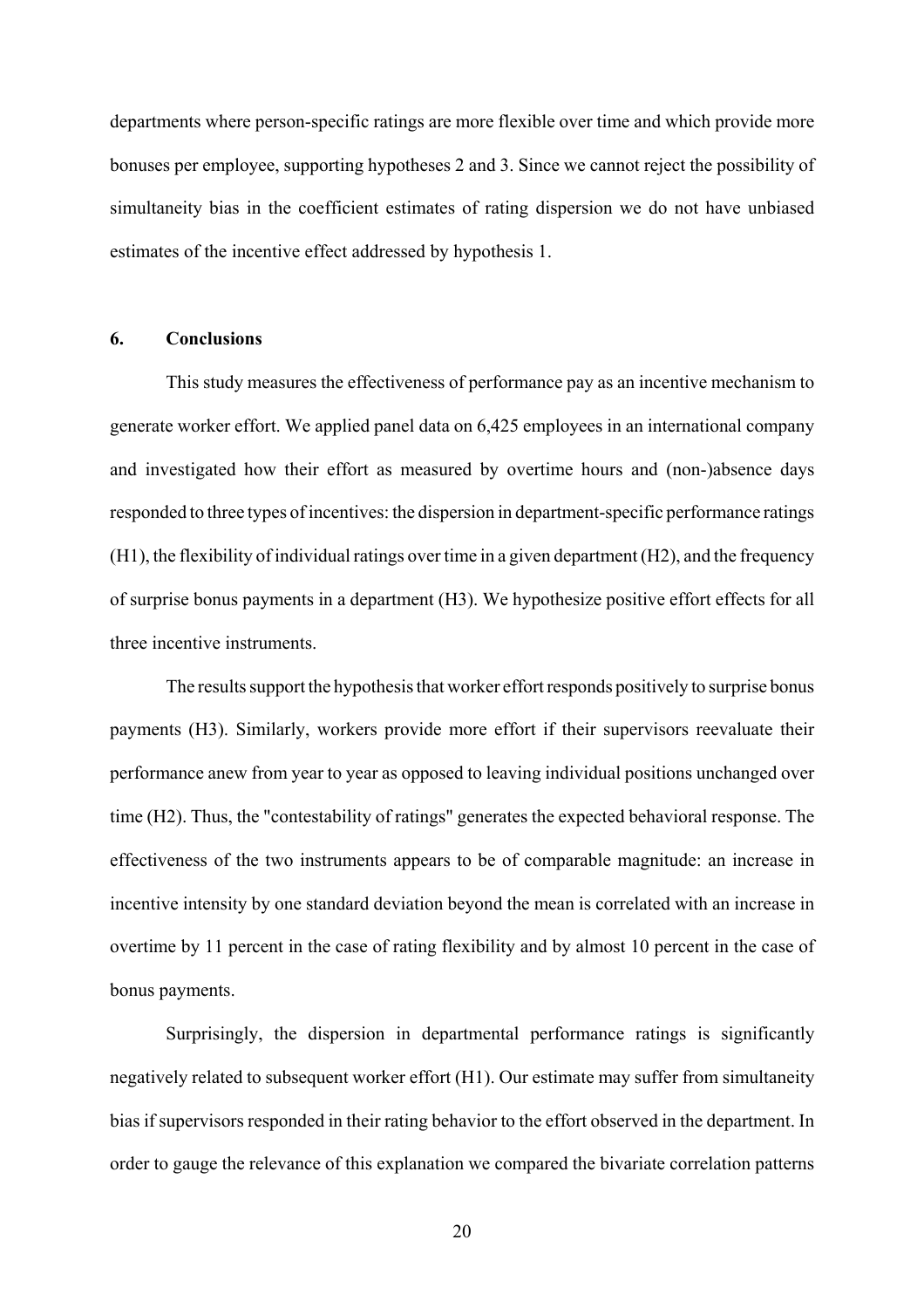between rating dispersion and worker effort and found significant negative correlations between the average level of overtime work provided in a department and *subsequent* rating dispersion. This surprising correlation was confirmed in simultaneity tests and suggests a pattern of reverse causality between effort and incentives for the indicator of rating dispersion. Since such simultaneity bias does not appear for the other two incentive indicators our analysis focused on these two measures.

We confirm our findings of positive incentive effects for these two measures in numerous robustness tests which look at different subsamples, alternative definitions of the incentive indicators as well as different estimators. Interestingly, the effectiveness of these incentive mechanisms vary with the extent to which worker output is observable. We find significant correlations between incentives and effort even when controlling for department or individual fixed effects. Thus both types of performance pay applied in the company, surprise bonuses and performance oriented pay, provide effective incentives for employee productivity. While our findings on the incentive effects of bonuses confirm prior findings, this is the first study to provide evidence regarding the importance of flexible individual performance evaluations.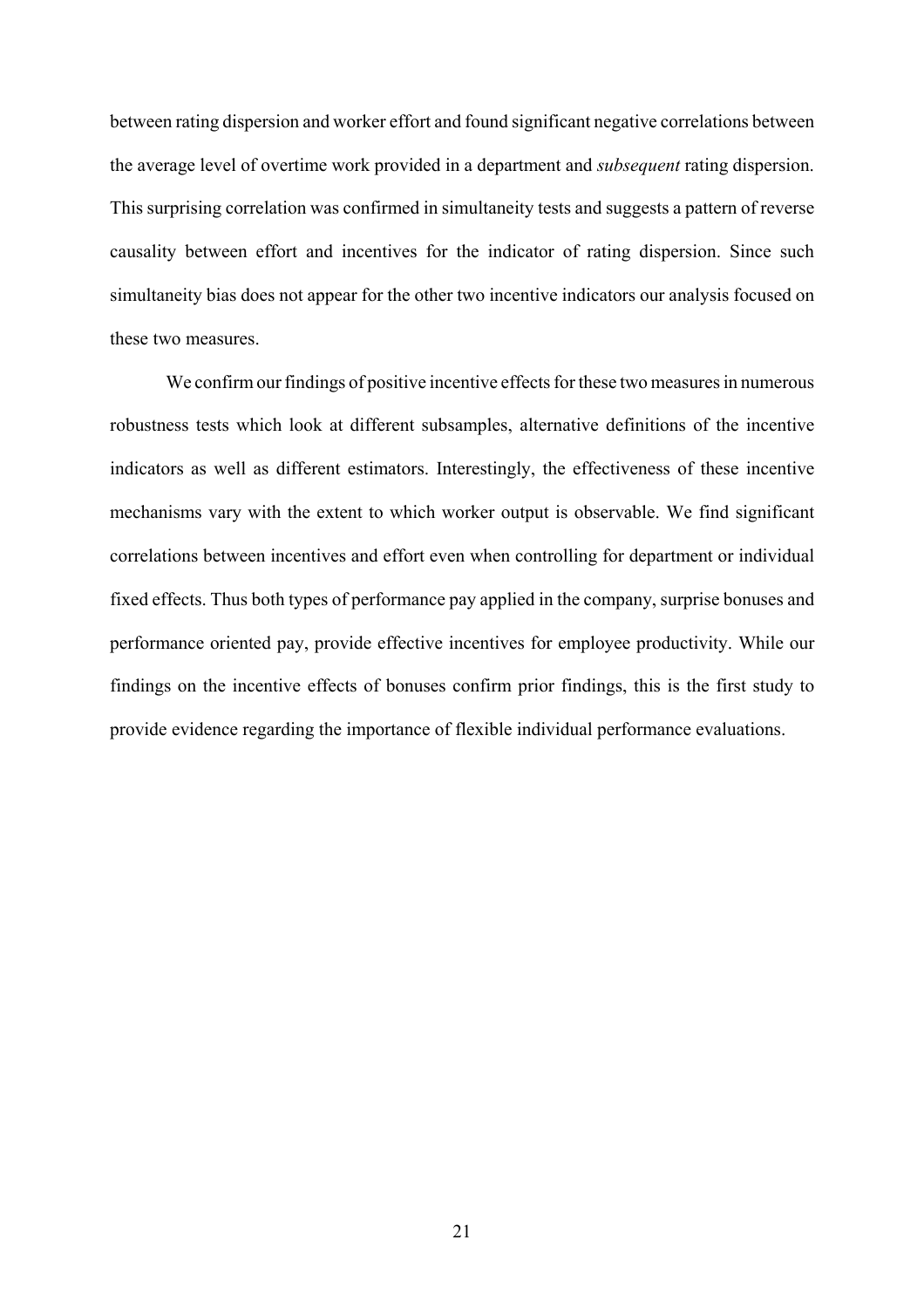#### **Bibliography**

- Aggarwal, Rajesh H. and Andrew A. Samwick, 2003, Performance incentives within firms: The effect of managerial responsibility, *The Journal of Finance* 58(4), 1613-1649.
- Armstrong-Stassen, Marjorie, Arthur Wolfram, and Lorraine D'Souza, 1993, The influence of individual characteristics, plan characteristics and work-related factors on salaried employees' attitudes towards profit sharing: A Canadian case, *The International Journal of Human Ressource Management* 4(4), 933-943.
- Baron, James N. and David M. Kreps, 1999, *Strategic Human Resources. Frameworks for General Managers*, John Wiley and Sons, New York et al.
- Booth, Alison L. and Jeff Frank, 1999, Earnings, productivity, and performance-related pay, *Journal of Labor Economics* 17(3), 447-463.
- Cable, John and Nicholas Wilson, 1989, Profit-sharing and productivity: An analysis of UK engineering firms, *Economic Journal* 99(236), 366-375.
- Cable, John and Nicholas Wilson, 1990, Profit-sharing and productivity: Some further evidence, *Economic Journal* 100(401), 550-555.
- Drago, Robert, 1991, Incentives, pay, and performance: a study of Australian employees, *Applied Economics* 23(9), 1433-1446.
- Engellandt, Axel and Regina T. Riphahn, 2004, Temporary Contracts and Employee Effort, forthcoming: *Labour Economics*.
- Groves, Theodore, Yongmiao Hong, John McMillan, and Barry Naughton, 1994, Autonomy and incentives in Chinese state enterprises, *Quarterly Journal of Economics* 109(1), 183-209.
- Ichino, Andrea and Regina T. Riphahn, 2004, The effect of employment protection on worker effort. A comparison of absenteeism during and after probation, *CEPR Discussion Paper* No. 3847, London, forthcoming: *Journal of the European Economic Association*.
- Jones, Derek C. and Takao Kato, 1995, The productivity effect of employee stock-ownership plans and bonuses: Evidence from Japanese panel data, *American Economic Review* 85(3), 391-414.
- Kahn, Lawrence and Peter D. Sherer, 1990, Contingent pay and managerial performance, *Industrial and Labor Relations Review* 43(3), 107-S - 120-S.
- Landers, Renée M., James B. Rebitzer, and Lowell J. Taylor, 1996, Rat Race Redux: Adverse Selection in the Determination of Work Hours in Law Firms, *American Economic Review* 86(3), 329-348
- Lee, Michael Byungnam and Yinsog Rhee, 1996, Bonuses, unions, and labor productivity in South Korea, *Journal of Labor Research* 17(2), 219-238.
- Marsden, David and Ray Richardson, 1994, Performing for pay? The effects of 'Merit Pay' on motivation in the public service, *British Journal of Industrial Relations* 32(2), 243-261.
- Marsden, David, Stephen Frenche, and Kubo Katsuyuki, 2001, Does performance pay de-motivate, and does it matter? *London School of Economics - Centre for Economic Performance Discussion Paper* No. 503.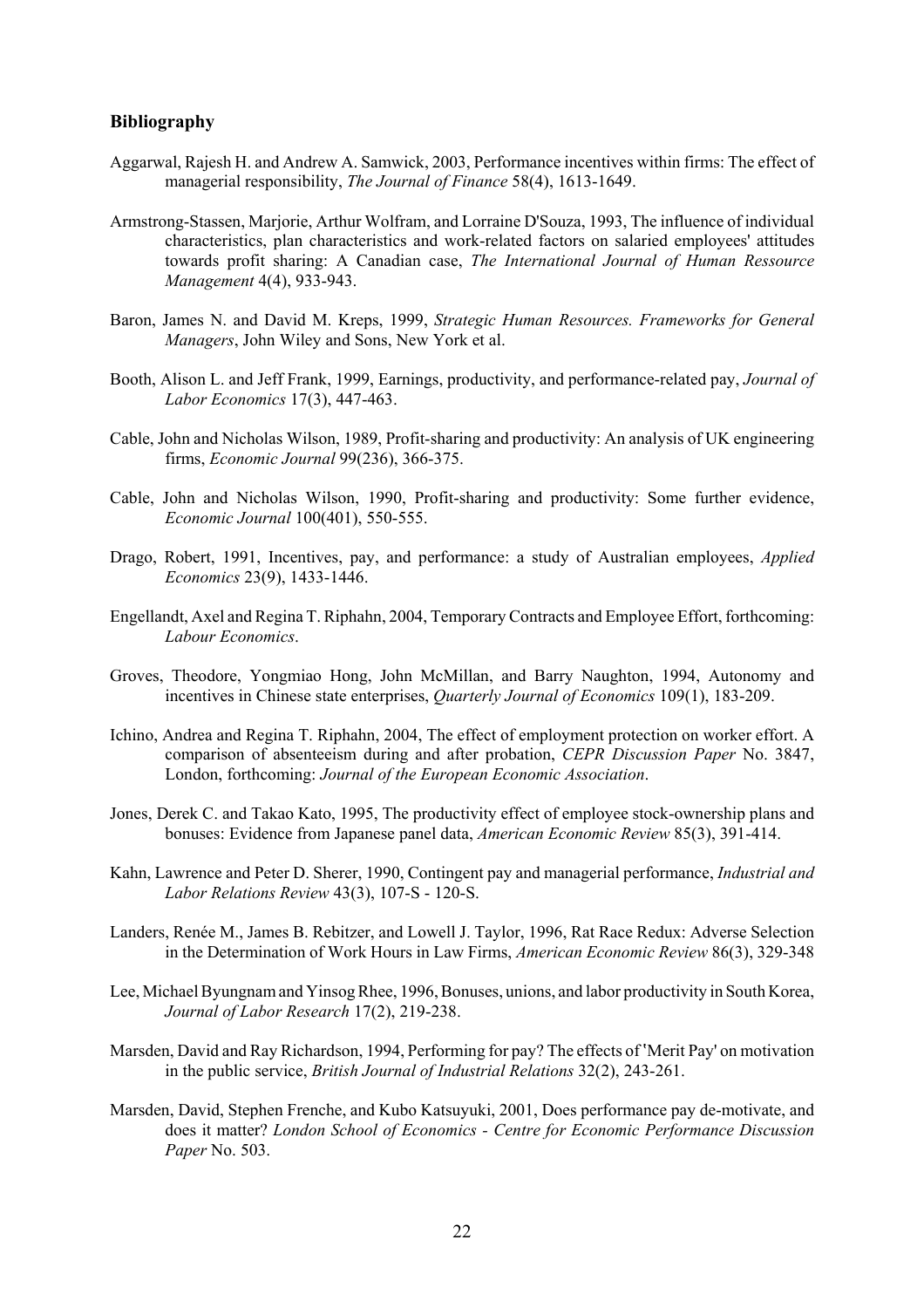- Morton, Peter, 1998, Annual bonuses, employment and productivity change in Taiwan's manufacturing sector, *Journal of Economic Behavior & Organization* 37(4), 481-507.
- Murphy, Kevin J., 1999, Executive compensation, in: Ashenfelter O. and David Card (1999) *Handbook of Labor Economics* vol. 3, 2485-2563.
- Prendergast, Canice, 1999, The provision of incentives in firms, *Journal of Economic Literature* 37(1), 7-63.
- Rehbinder, Manfred, 2002, *Schweizerisches Arbeitsrecht*, 15.ed., Stämpfli Verlag, Bern.
- Schwab, Donald P. and Craig A. Olson, 1990, Merit pay practices: Implications for pay-performance relationships, *Industrial and Labor Relations Review* 43(3), 237-S - 255-S.
- Sousa-Poza, Alfonso and Alexandre Ziegler, 2003, Asymmetric information about workers' productivity as a cause for inefficient long worker hours, *Labour Economics* 10(6), 727-747.
- Taylor, Paul J, and Jon L. Pierce, 1999, Effects of introducing a performance management system on employees' subsequent attitudes and effort, *Public Personnel Management* 28(3), 423-452.
- Treble, John, 2001, Productivity and effort: The labor-supply decisions of late Victorian coalminers, *Journal of Economic History*, 61(2), 414-438.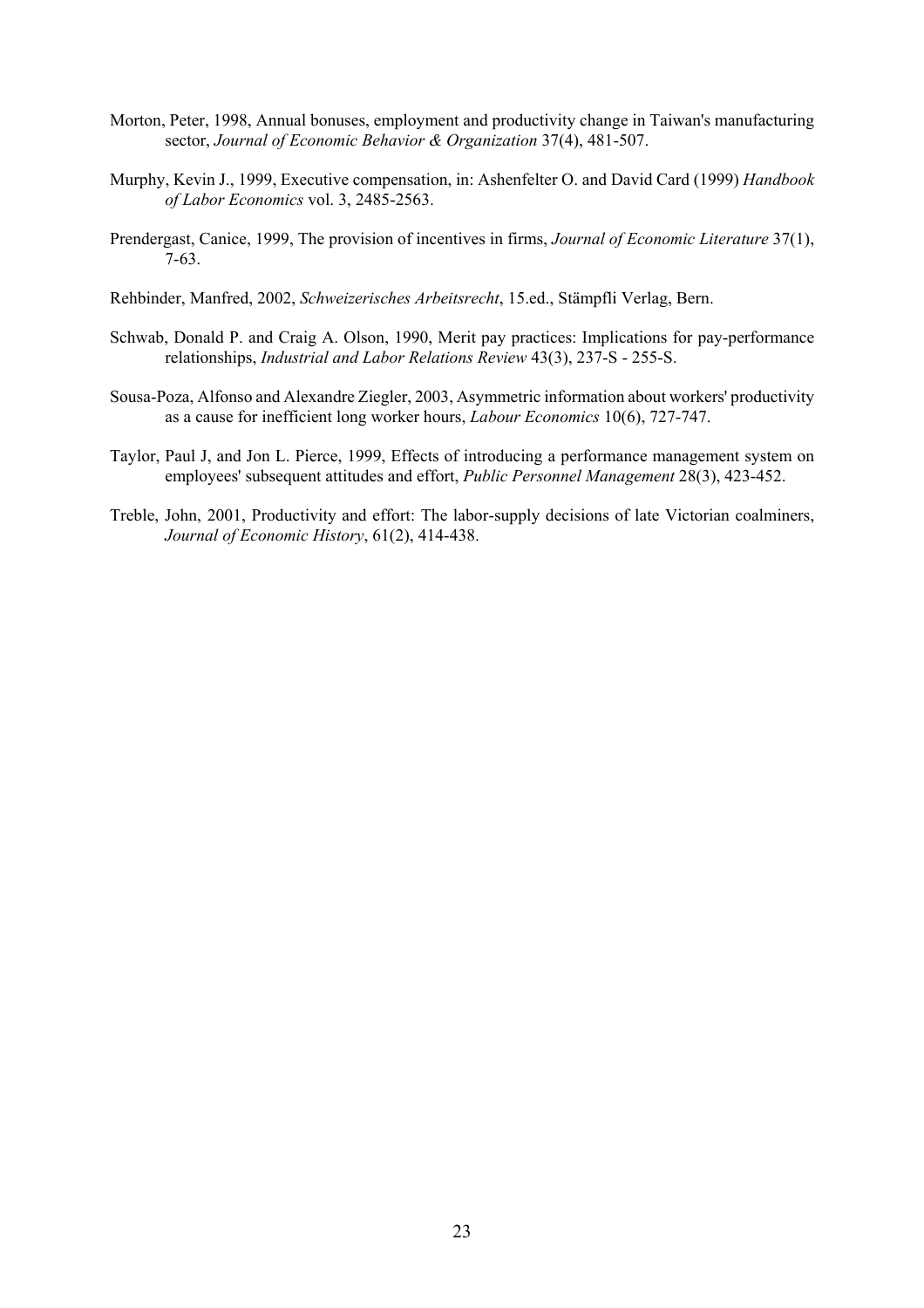| Table 1 | <b>Descriptive Statistics</b> |  |
|---------|-------------------------------|--|
|---------|-------------------------------|--|

| Variable Group and Description                  | Mean     | <b>Standard Deviation</b> |
|-------------------------------------------------|----------|---------------------------|
| Dependent Variables                             |          |                           |
| Overtime hours                                  | 23.843   | 43.583                    |
| Days of absence                                 | 7.36     | 18.249                    |
| Indicators of Performance Pay Incentives in t-1 |          |                           |
| Standard deviation of department ratings        | 17.303   | 2.482                     |
| Standard deviation of department rating changes | 16.492   | 3.184                     |
| Bonus payments per 100 employees                | 7.485    | 6.691                     |
| <b>Individual Characteristics</b>               |          |                           |
| Age                                             | 43.408   | 9.593                     |
| Age squared                                     | 1976.302 | 821.142                   |
| Male $(0/1)$                                    | 0.622    | 0.485                     |
| Married $(0/1)$                                 | 0.656    | 0.475                     |
| Job level = $1(0/1)$                            | 0.007    | 0.083                     |
| Job level = $2(0/1)$                            | 0.046    | 0.21                      |
| Job level = $3(0/1)$                            | 0.104    | 0.305                     |
| Job level = $4(0/1)$                            | 0.123    | 0.329                     |
| Job level = $5(0/1)$ (reference group)          | 0.167    | 0.373                     |
| Job level = $6(0/1)$                            | 0.129    | 0.336                     |
| Job level = $7(0/1)$                            | 0.07     | 0.256                     |
| Job level = $8(0/1)$                            | 0.102    | 0.302                     |
| Job level = $9(0/1)$                            | 0.107    | 0.309                     |
| Job level = $10(0/1)$                           | 0.061    | 0.24                      |
| Job level = 11 or beyond $(0/1)$                | 0.084    | 0.277                     |
| Department Characteristics                      |          |                           |
| Average age of employees                        | 43.408   | 1.672                     |
| Share of male employees                         | 0.622    | 0.159                     |
| Average job level of employees                  | 6.35     | 1.64                      |
| Number of employees (in thousand)               | 0.264    | 0.219                     |
| <b>Year Dummies</b>                             |          |                           |
| Year = 2001 $(0/1)$                             | 0.427    | 0.495                     |
| Year = $2002(0/1)$ (reference group)            | 0.573    | 0.495                     |
| Department Type                                 |          |                           |
| Research department (0/1) (reference group)     | 0.562    | 0.496                     |
| Administrative department $(0/1)$               | 0.112    | 0.315                     |
| Production department $(0/1)$                   | 0.326    | 0.469                     |

Note: The table describes all variables at the level of  $N = 8,872$  observations in the analysis file. Department characteristics are weighted by the number of employees per department.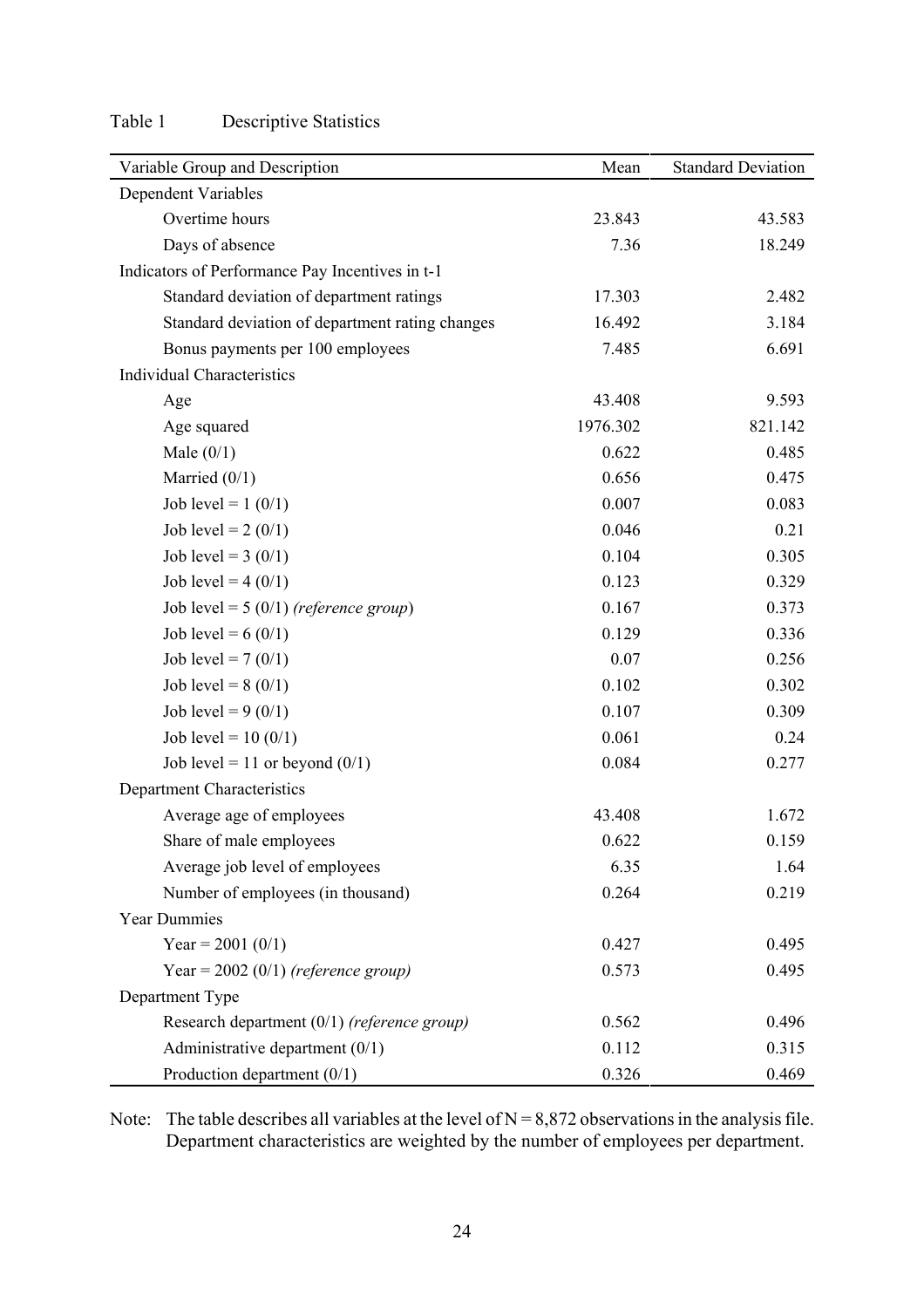| Table 2 | Effort Outcomes by Incentive Intensity |  |  |
|---------|----------------------------------------|--|--|
|         |                                        |  |  |
|         |                                        |  |  |

| Average characteristics of employees in departments with | Overtime<br>Hours in t | Days of<br>Absence in t |
|----------------------------------------------------------|------------------------|-------------------------|
| Standard deviation of department ratings in t-1          |                        |                         |
| $\langle$ Mean                                           | 27.24                  | 6.94                    |
| $>$ Mean                                                 | **<br>21.04            | ∗<br>7.71               |
| Standard deviation of department rating changes in t-1   |                        |                         |
| $\langle$ Mean                                           | 22.93                  | 5.9                     |
| $>$ Mean                                                 | ∗<br>24.23             | **<br>7.98              |
| Bonus payments per employee in t-1                       |                        |                         |
| $\langle$ Mean                                           | 23.43                  | 8 2 2                   |
| $>$ Mean                                                 | 24.73                  | $***$<br>5.54           |

Note: The mean incentive intensities are calculated based on comparisons across departments and years (N=76), while the average overtime and absence outcomes reflect the characteristics of the 8,872 person-year observations. \*\* and \* indicate whether the differences in mean effort outcomes across departments below and above the median are significantly different at the 5 and 10 percent level respectively, in one-sided tests.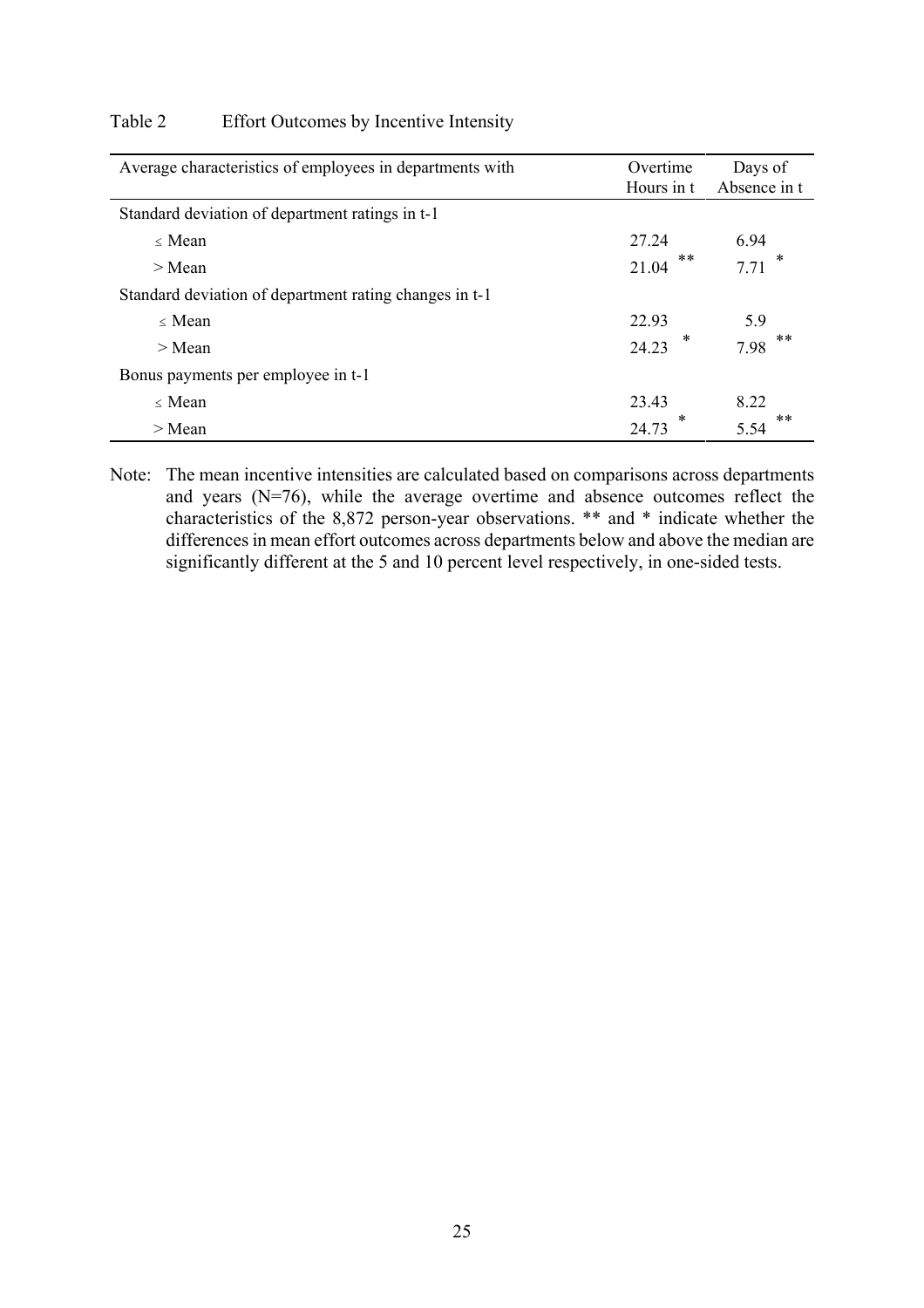|                                                  |                       | 2                     | 3                     | 4                     |
|--------------------------------------------------|-----------------------|-----------------------|-----------------------|-----------------------|
| Indicators of Performance Pay Incentives in t-1: |                       |                       |                       |                       |
| <b>Std. Deviation of Ratings</b>                 | $-1.061**$<br>(0.205) | $-1.056**$<br>(0.202) | $-1.294**$<br>(0.201) | $-1.351**$<br>(0.203) |
| <b>Std. Deviation of Rating Change</b>           | $0.685**$<br>(0.157)  | $0.640**$<br>(0.155)  | $0.466**$<br>(0.154)  | $1.267**$<br>(0.179)  |
| <b>Bonus Payments</b>                            | $0.361**$<br>(0.070)  | $0.121*$<br>(0.072)   | $0.635**$<br>(0.079)  | $0.412**$<br>(0.081)  |
| Individual Characteristics (14)                  |                       | yes                   | yes                   | yes                   |
| Department Characteristics (4)                   |                       |                       | yes                   | yes                   |
| Year Fixed Effect (1)                            |                       |                       |                       | yes                   |
| Department Type Fixed Effects (2)                |                       |                       |                       | yes                   |
| Variance of Random Effect $(\mu)$                | 399.857**             | 290.247**             | 240.595**             | 222.683**             |

## Table 3a Random Effects Linear Regression of Overtime Hours

Table 3b Random Effects Tobit Regression of Days of Absence

|                                                  |                       | 2                   | 3                   | 4                   |  |
|--------------------------------------------------|-----------------------|---------------------|---------------------|---------------------|--|
| Indicators of Performance Pay Incentives in t-1: |                       |                     |                     |                     |  |
| <b>Std. Deviation of Ratings</b>                 | $0.367**$<br>(0.120)  | $0.210*$<br>(0.117) | 0.146<br>(0.119)    | 0.117<br>(0.120)    |  |
| <b>Std. Deviation of Rating Changes</b>          | $-0.031$<br>(0.091)   | $-0.088$<br>(0.089) | $-0.131$<br>(0.090) | $-0.017$<br>(0.107) |  |
| <b>Bonus Payments</b>                            | $-0.361**$<br>(0.043) | $-0.051$<br>(0.044) | 0.006<br>(0.048)    | $-0.020$<br>(0.049) |  |
| Individual Characteristics (14)                  |                       | yes                 | yes                 | yes                 |  |
| Department Characteristics (4)                   |                       |                     | yes                 | yes                 |  |
| Year Fixed Effect (1)                            |                       |                     |                     | yes                 |  |
| Department Type Fixed Effects (2)                |                       |                     |                     | yes                 |  |
| Variance of Random Effect $(\mu)$                | 258.61**              | 195 73**            | 195 38**            | $19543**$           |  |

Note: The tables present estimated coefficients and standard errors in parentheses. All models are estimated on 8,872 person-year observations. \*\* and \* indicate statistical significance at the 5 and 10 percent level. The individual and department characteristics contain those listed in Table 1. The number of estimated parameters for each group of indicators is provided in parentheses. The last rows of the tables present estimates of the variance of the unobserved individual effects  $\mu$ . The asterisks indicate that the variance estimates were significantly different from zero at the 1 percent level in all models.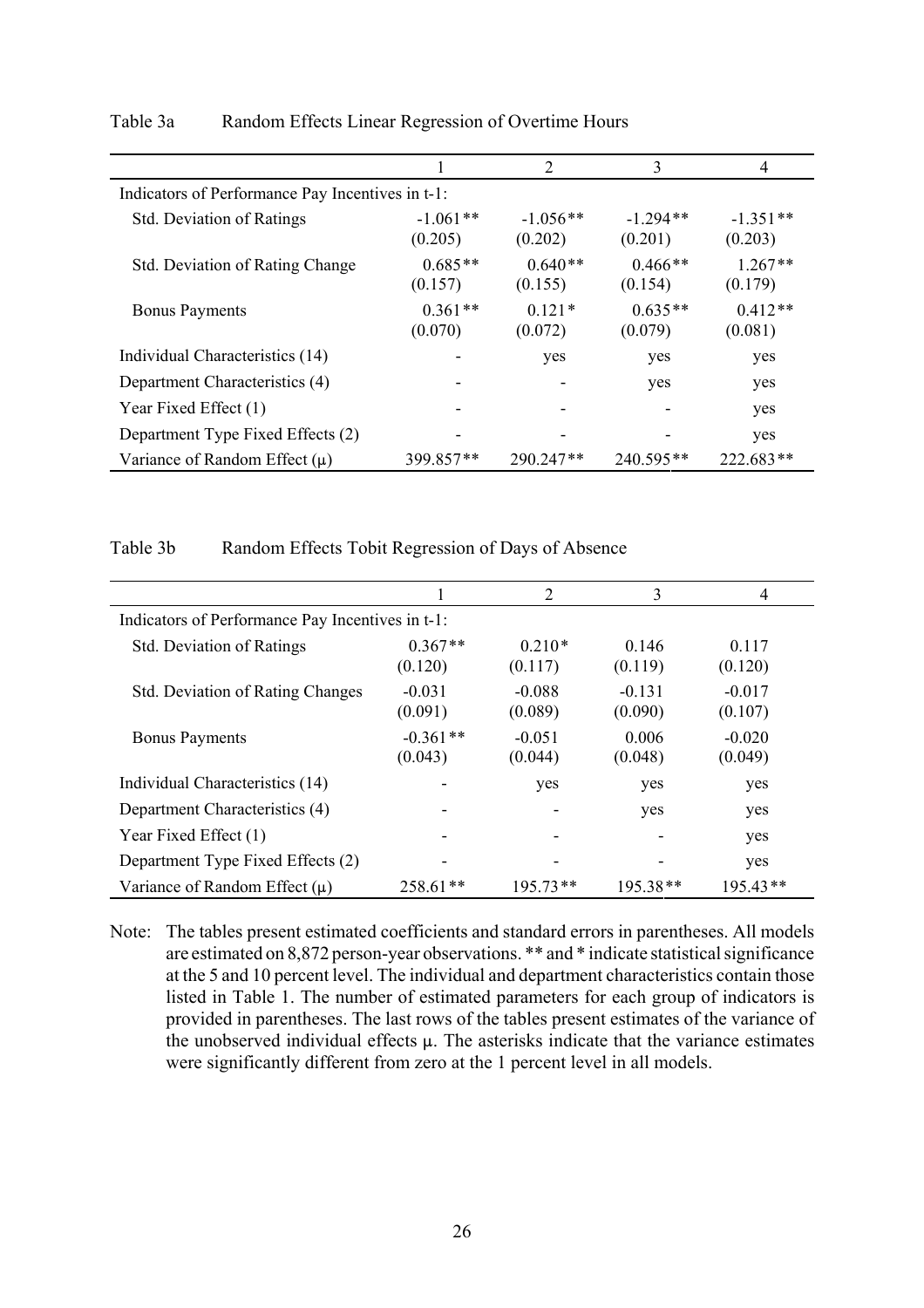|                      | Std. Dev. of Rating in t | Std. Dev. of Rating<br>Change in t | Bonus Payments in t |
|----------------------|--------------------------|------------------------------------|---------------------|
| Average Overtime in: |                          |                                    |                     |
| $t-2$                | $-0.286$ *               | $-0.023$                           | $-0.182$            |
| $t-1$                | $-0.244$ **              | $-0.051$                           | $-0.171$            |
| t                    | $-0.291$ **              | $-0.011$                           | $-0.045$            |
| Average Absences in: |                          |                                    |                     |
| $t-2$                | $-0.298$                 | $-0.237$                           | $-0.026$            |
| $t-1$                | 0.115                    | $-0.173$                           | $-0.173$            |
| t                    | $-0.011$                 | $-0.199$                           | $-0.199$ *          |

Table 4a Bivariate Correlation Patterns: Incentive Measures and Effort Outcomes

Note: The figures present bivariate correlation coefficients between the incentive measures observed in department j in period t and the effort outcomes observed in this department two and one period before and contemporaneously. Figures are based on 76 department year observations. \*\* and \* indicate statistical significance at the 5 and 10 percent level.

|                         | Std. Dev. of Rating in t. | Std. Dev. of Rating<br>Change in t | Bonus Payments in t |
|-------------------------|---------------------------|------------------------------------|---------------------|
|                         | Coef.                     | Coef.                              | Coef.               |
|                         | (abs. t-value)            | (abs. t-value)                     | (abs. t-value)      |
| Average Overtime in t-1 | $-0.030$ *                | $-0.012$                           | $-0.0004$           |
|                         | (1.61)                    | (0.50)                             | (0.55)              |
| Average Absence in t-1  | 0.077                     | 0.143                              | $-0.003$            |
|                         | (0.93)                    | (0.10)                             | (1.01)              |

Table 4b Linear Random Effects Regressions Testing for Simultaneity

Note: The regressions use 76 observations at the department-year level. Besides the lagged effort measure the regressions control for the lagged value of the dependent variable (i.e. the respective incentive measure), average characteristics of employees in the department (average level, average age, share males), the department type fixed effects, and the year fixed effect. \*\* and \* indicate statistical significance at the 5 and 11 percent level.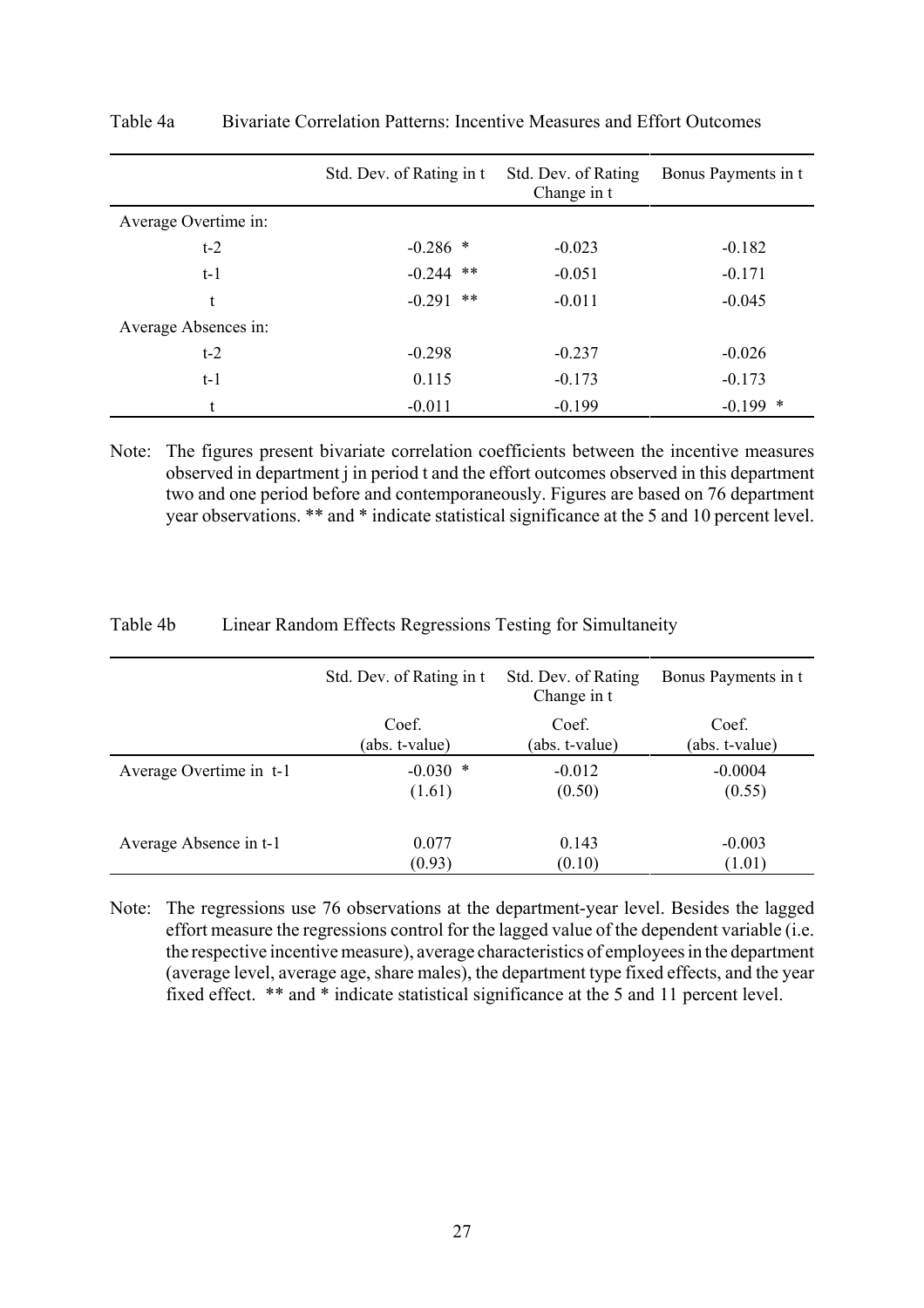|                                                  | Overtime Hours<br>Linear Regression | Days of Absence<br>Tobit |
|--------------------------------------------------|-------------------------------------|--------------------------|
| Indicators of Performance Pay Incentives in t-1: |                                     |                          |
| <b>Std. Deviation of Rating Changes</b>          | $0.856**$<br>(0.169)                | 0.016<br>(0.102)         |
| <b>Bonus Payments</b>                            | $0.341**$<br>(0.081)                | $-0.012$<br>(0.049)      |
| Individual Characteristics (14)                  | yes                                 | yes                      |
| Department Characteristics (4)                   | yes                                 | yes                      |
| Year Fixed Effect (1)                            | yes                                 | yes                      |
| Department Type Fixed Effects (2)                | yes                                 | yes                      |
| Variance of Random Effect $(\mu)$                | $200.813**$                         | $195.5**$                |

## Table 5 Baseline Results: Random Effects Estimation of Overtime Hours and Days of Absence

Note: The tables present estimated coefficients and standard errors in parentheses. All models are estimated on 8,872 person-year observations. \*\* and \* indicate statistical significance at the 5 and 10 percent level. The individual and department characteristics contain those listed in Table 1. The number of estimated parameters for each group of indicators is provided in parentheses. The last rows of the tables present estimates of the variance of the unobserved individual effects  $\mu$ . The asterisks indicate that the variance estimates were significantly different from zero at the 1 percent level in all models.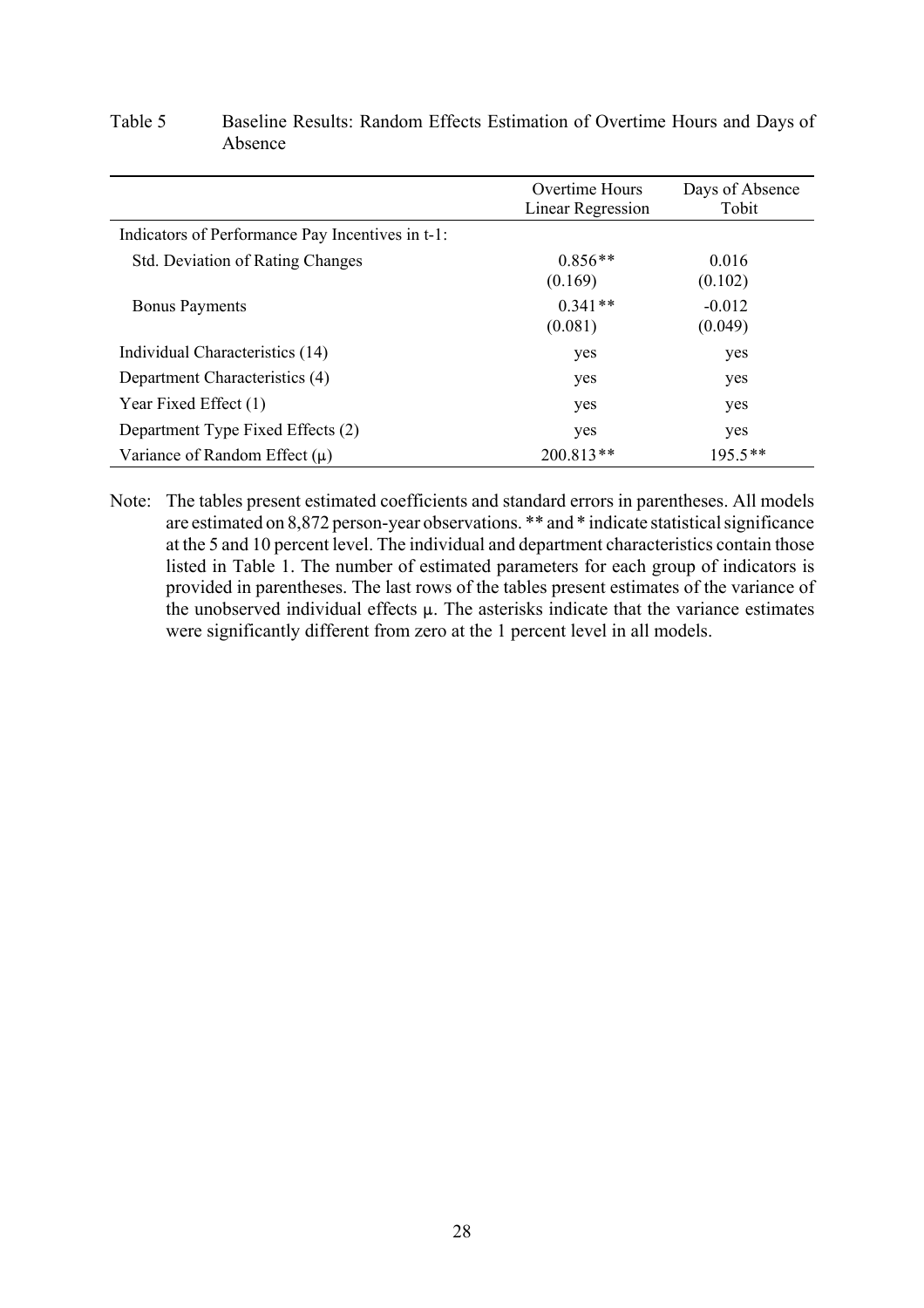Table 6a Random Effects Linear Regression of Overtime Hours for Regular Employees and Managers and by Department Type

|                                                  | Type of Worker       |                  | Department Type      |                       |                                    |
|--------------------------------------------------|----------------------|------------------|----------------------|-----------------------|------------------------------------|
|                                                  | Employee             | Manager          |                      |                       | Production Research Administration |
| Indicators of Performance Pay Incentives in t-1: |                      |                  |                      |                       |                                    |
| <b>Std. Deviation of Rating Changes</b>          | $1114**$<br>(0.186)  | 0.210<br>(0.357) | $2.506**$<br>(0.375) | $-0.767**$<br>(0.235) | 0.200<br>(0.283)                   |
| <b>Bonus Payments</b>                            | $0.404**$<br>(0.089) | 0.082<br>(0.172) | $0.786**$<br>(0.190) | $-0.498**$<br>(0.122) | $0.531**$<br>(0.168)               |
| Number of observations                           | 8,163                | 746              | 2,893                | 4,987                 | 992                                |

## Table 6b Random Effects Linear Regression of Overtime Hours with Alternative Definitions of Departmental Incentive Characteristics

|                                                 | Indicators                           | <b>Alternative Dispersion Measures</b> |                      |                       |
|-------------------------------------------------|--------------------------------------|----------------------------------------|----------------------|-----------------------|
|                                                 | Based on<br>Individual<br>Experience | Variance                               | Median               | $90 - 10$             |
| Indicators of Performance Pay Incentives in t-1 |                                      |                                        |                      |                       |
| <b>Std. Deviation of Rating Changes</b>         | $1.087**$<br>(0.193)                 | $0.0269**$<br>(0.005)                  | $1.201**$<br>(0.221) | $-0.186**$<br>(0.061) |
| <b>Bonus Payments</b>                           | $0.373**$<br>(0.852)                 | $0.366**$<br>(0.080)                   | $0.361**$<br>(0.080) | $0.416**$<br>(0.080)  |

# Table 6c Random Effects Probit Regression of More than 120 Overtime Hours

|                                                  |                      |                      | 3                    |                      |
|--------------------------------------------------|----------------------|----------------------|----------------------|----------------------|
| Indicators of Performance Pay Incentives in t-1: |                      |                      |                      |                      |
| <b>Std. Deviation of Rating Change</b>           | $0.062**$<br>(0.013) | $0.050**$<br>(0.009) | $0.051**$<br>(0.011) | $0.060**$<br>(0.013) |
| <b>Bonus Payments</b>                            | $0.008*$<br>(0.005)  | $-0.008*$<br>(0.004) | $0.015**$<br>(0.005) | $0.009*$<br>(0.005)  |
| Individual Characteristics (14)                  |                      | yes                  | yes                  | yes                  |
| Department Characteristics (4)                   |                      |                      | yes                  | yes                  |
| Year Fixed Effect (1)                            |                      | ۰                    |                      | yes                  |
| Department Type Fixed Effects (2)                |                      |                      |                      | yes                  |